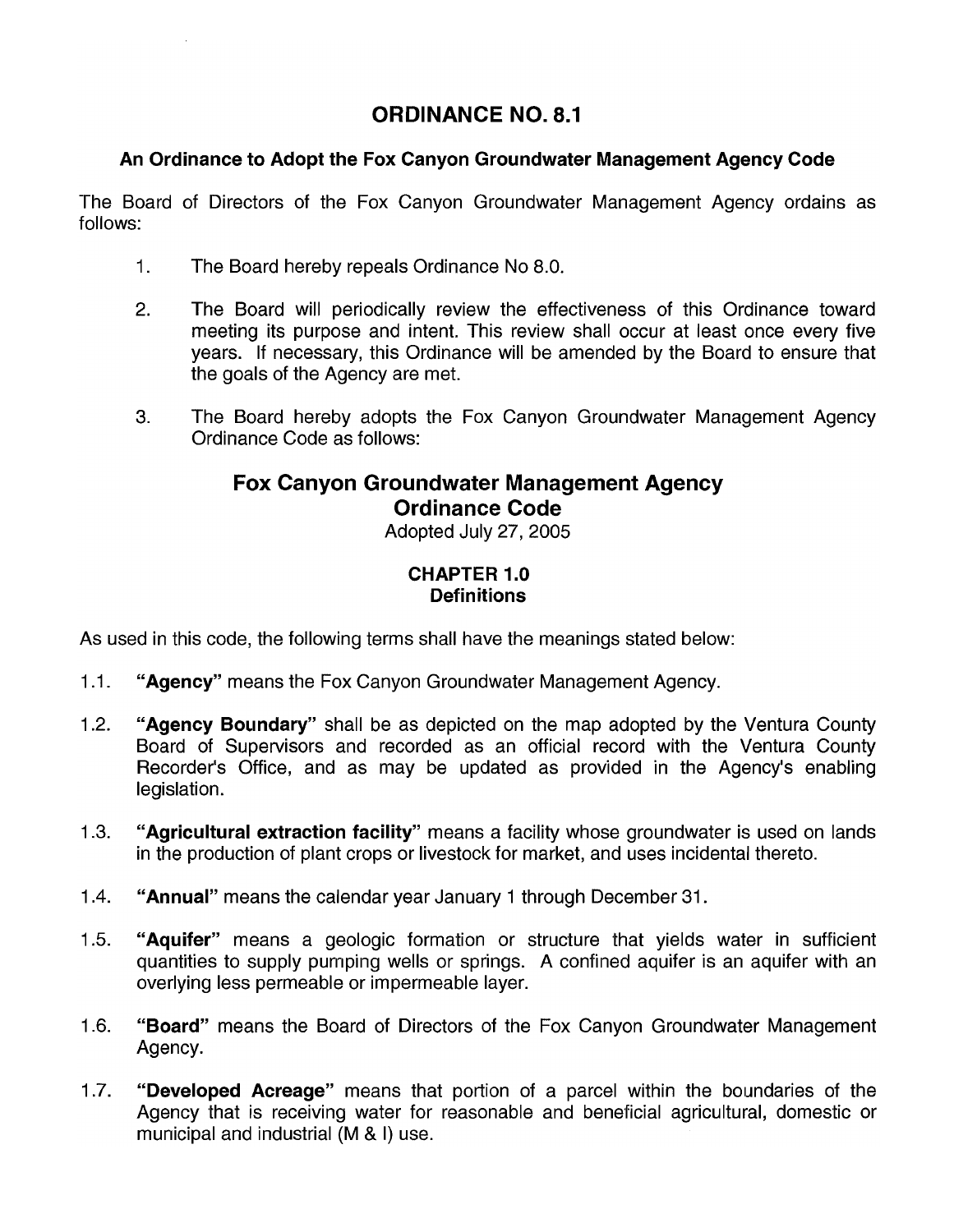- 1.8. **"East Las Posas Basin"** That part of the former North Las Posas Basin that is East of the subsurface anomaly described by significant changes in groundwater levels and located for record purposes on maps in the Agency Offices.
- 1.9. **"Excess extraction"** means those extractions in excess of an operator's extraction allocation or adjusted extraction allocation.
- 1 .10. **"Executive Officer"** means the individual appointed by the Board to administer Agency functions. Replaces the former title of Agency Coordinator.
- 1.11. **"Exempt well operators"** means all well operators operating extraction facilities supplying a single family dwelling on one acre or less, with no income producing operations and those operators granted an exemption by the Board of Directors.
- 1.12. **"Expansion area"** means the lower aquifer system (LAS) outcrop in the north and northeasterly portion of the Agency. Map Number Two, entitled Fox Canyon Outcrop, Las Posas Basin, 1995 shows the expansion area and is available in the County Water Resources Division office.
- 1.13. **"Extraction"** means the act of obtaining groundwater by pumping or other controlled means.
- 1 .14. **"Extraction allocation"** means the amount of groundwater that may be obtained from an extraction facility for a given calendar year, before a surcharge is imposed.
- 1.15. **"Extraction facility"** means any device or method (e.g. water well) for extraction of groundwater within a groundwater basin or aquifer.
- 1.16. **"Foreign Water"** means water imported to Ventura County through the State Water Project facilities or other newly available water as approved by the Board, such as recycled water that would otherwise be lost to the Ocean.
- 1 .17. **"Groundwater"** means water beneath the surface of the earth within the zone below the water table in which the soil is completely saturated with water.
- 1 .18. **"Groundwater basin"** means a geologically and hydrologically defined area containing one or more aquifers, which store and transmit water yielding significant quantities of water to extraction facilities. For the purposes of this Ordinance Code, groundwater Basins inside the Agency Boundary shall include but not be limited to the Forebay Basin, Oxnard Plain Pressure Basin, Pleasant Valley Basin, East Las Posas Basin, West Las Posas Basin, South Las Posas Basin and the Arroyo Santa Rosa Basin. The boundaries of these basins are shown on maps that have been recorded with the County Recorder. Copies of the maps may be viewed in the Agency Offices and portions of the maps may be available at the Agency web site.
- 1.19. **"Historical extraction"** means the average annual groundwater extraction based on the five (5) calendar years of reported extractions from 1985 through 1989 within the boundaries of the Agency. This average will be expressed in acre-feet per year. **All historical extraction allocations became effective on January 1, 1991.**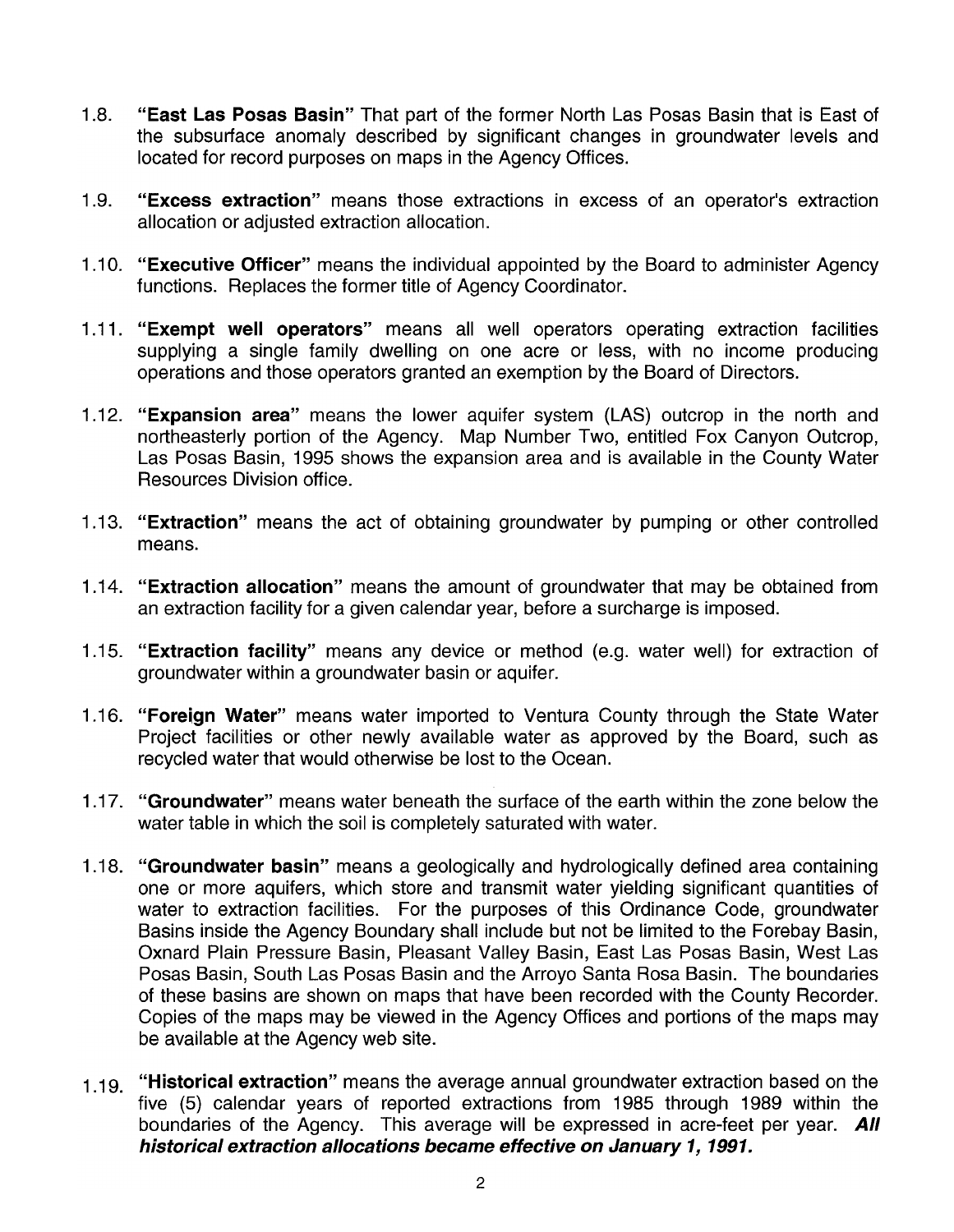- 1.20. "Inactive Well" An inactive well is a well that conforms to the County of Ventura Ordinance Code requirements for an active well, but is being held in an idle status in case of future need. Inactive wells are not required to have a flow meter. Pumping to meet Ventura County Ordinance Code requirements shall not exceed 12 hours in a 12 month period. Meters shall be installed on inactive wells and the well shall revert to a groundwater extraction facility if the requirement exists to pump the well for more than 12 hours in any 12 month period. The pumping to meet Ventura County Ordinance Code requirements shall be for beneficial use and the 12 hour pumping limitation shall not be used to justify the lack of a meter for any well that serves a primary purpose. The application of an inactive well status implies that there is a minimum of one additional source of water to serve as a primary supply.
- 1.21. "Injection/storage Program" means any device or method for injection/storage of water into a groundwater basin or aquifer within the boundaries of the Agency, including a program to supply foreign water in lieu of pumping.
- 1.22. "Las Posas outcrop" or "outcrop" means the area of Lower Aquifer System surface exposure as defined by Map Number One, Fox Canyon Outcrop, Las Posas Basin, 1982. This map is available for inspection in the Ventura County Water Resources Division office.
- 1.23. "May" as used in this Ordinance Code, permits action but does not require it.
- 1.24. "Metering Equipment" or "Meters" means a manufactured instrument for accurately measuring and recording the flow of water in a pipeline.
- 1 .25. "Municipal and Industrial (M & I) Provider" means an entity or person which provides water for domestic, industrial, commercial, or fire protection purposes within the boundaries of the Agency.
- 1 .26. "Municipal and Industrial (M & I) Operator" An owner or operator that supplied groundwater for M & I use during the historical allocation period and did not supply a significant amount of agricultural irrigation during the historical period."
- 1.27. "Municipal and Industrial (M & I) User" means a person or other entity that used or uses water for any purpose other than agricultural irrigation. "Municipal and Industrial (M & I) use" means any use other than agricultural irrigation.
- 1.28. "Operates" means to manage the use of groundwater and report the well extraction data to the Agency.
- 1.29. "Operator" means a person who operates a groundwater extraction facility. In the event the Agency is unable to determine who operates a particular extraction facility, then "operator" shall mean the person to whom the extraction facility is assessed by the County Assessor, or, if not separately assessed, the person who owns the land upon which the extraction facility is located.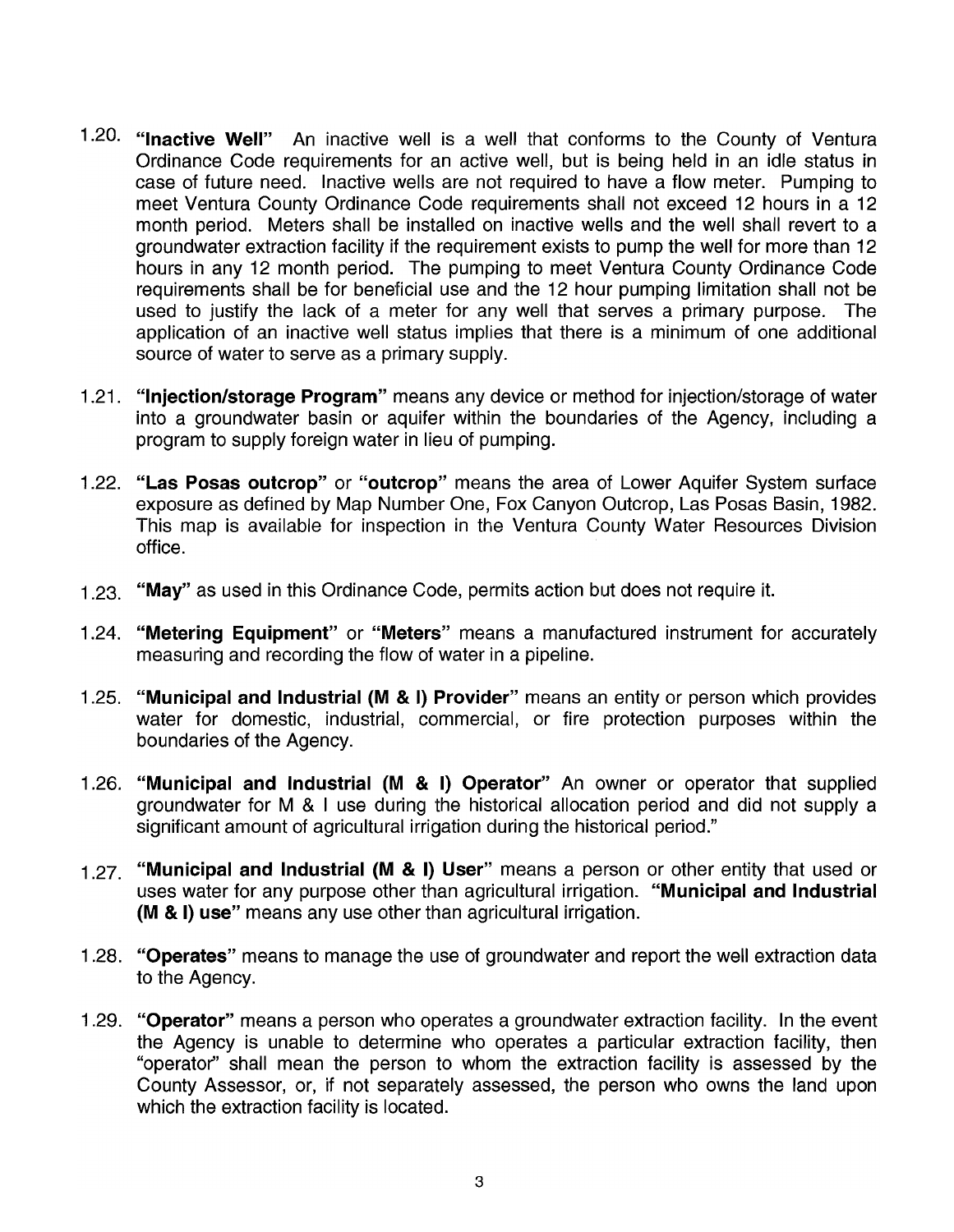- 1.30. "Overdraft" means the condition of a groundwater basin or aquifer where the average annual amount of water extracted exceeds the average annual supply of water to a basin or aquifer.
- 1.31. "Owner" means a person who owns a groundwater extraction facility. Ownership shall be determined by reference to whom the extraction facility is assessed by the County Assessor, or if not separately assessed, the person who owns the land upon which the extraction facility is located.
- 1.32. "Perched or Semi-Perched Aquifer" means the water bearing area that is located between the earth's surface and clay deposits that exist above an Aquifer.
- 1.33. "Person" includes any state or local governmental agency, private corporation, firm, Partnership, individual, group of individuals, or, to the extent authorized by law, any federal agency.
- 1.34. "Recharge" means natural or artificial replenishment of groundwater in storage by percolation or injection of one or more sources of water.
- 1.35. "Safe Yield" means the condition of groundwater basin when the total average annual groundwater extractions are equal to or less than total average annual groundwater recharge, either naturally or artificially.
- 1.36. "Section" as used in this Ordinance Code, is a numbered paragraph of a chapter.
- 1.37. "Semi Annual Report of Groundwater Extractions" is a statement filed by each well operator containing the information required by Section 2.2 and 2.3.1 and shall cover the periods from January 1 to June 30 and from July 1 to December 31 annually.
- 1.38. "Shall" as used in this Ordinance Code, is an imperative requirement.
- 1.39. "West Las Posas Basin" is that part of the former North Las Posas Basin that is West of the subsurface anomaly described by significant changes in groundwater levels and located for record purposes on maps in the Agency Offices.

## CHAPTER 2.0 Registration of Wells and Levying of Charges

## 2.1. Registration of Wells

2.2. All groundwater extraction facilities within the boundaries of the Agency shall be registered with the Agency. All new extraction facilities constructed within the Agency Boundary shall obtain a no-fee permit from the Agency prior to the issuance of a Well Permit by the Ventura County Watershed Protection District. No extraction facility may be operated or otherwise utilized so as to extract groundwater within the boundaries of the Agency, or in the Expansion Area unless that facility is registered with the Agency, metered and permitted, if required, and all extractions reported to the Agency as required. The operator of an extraction facility shall register his extraction facility and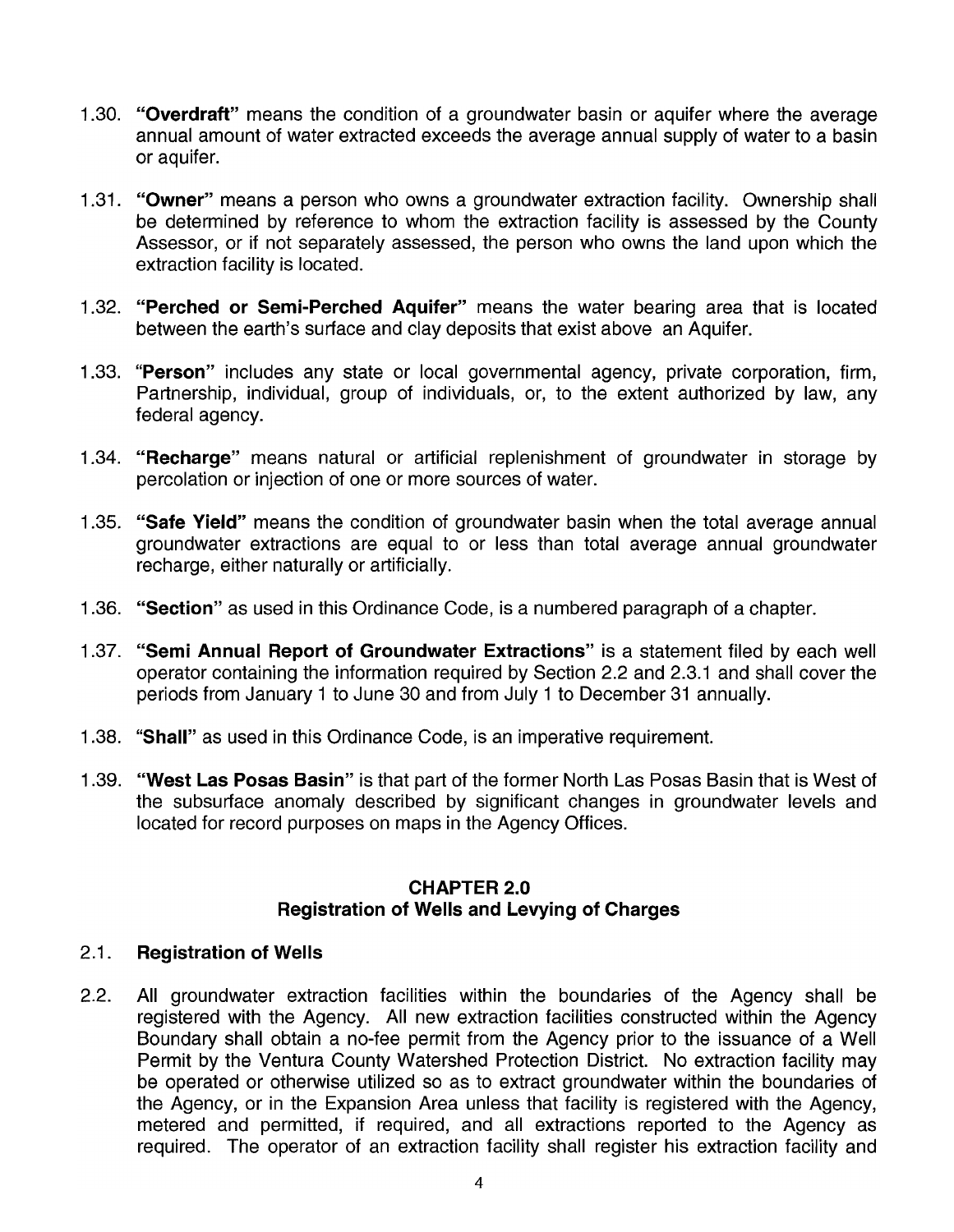provide in full, the information required to complete the form provided by the Agency that includes the following:

- 2.2.1. Name and address of the operator(s).
- 2.2.2. Name and address of the owner(s) of the land upon which the extraction facility is located.
- 2.2.3 A description of the equipment associated with the extraction facility.
- 2.2.4 Location, parcel number and state well number of the water extraction facility.
- 2.3. **Reporting Extractions**  The method for computing extractions shall be as specified by Chapter 3. The Agency shall send a "Semi-Annual Report of Groundwater Extractions" form to each well owner on or about the first of January and the first of July each year. Each operator of a registered extraction facility shall enter the necessary information and return the "Semi Annual Report of Groundwater Extractions" covering all wells they operate on or before the due date. Statements are due on or before February 1st or August 1st annually or thirty days after the date on top right of the Semi Annual report form. Statements shall contain the following information on forms provided by the Agency:
	- 2.3.1. The information required under Section 2.2 above.
	- 2.3.2. The method of measuring or computing groundwater extractions.
	- 2.3.3. The crop types or other uses and the acreage served by the extraction facility.
	- 2.3.4. Total extractions from each extraction facility in acre-feet for the proceeding six (6) month period.

# 2.4. **Groundwater Extraction Charges**

- 2.4.1. All persons operating groundwater extraction facilities shall pay a groundwater extraction charge for all groundwater extracted after July 1, 1993, in the amount as established by Resolution of the Board. Payments are due semi-annually, and shall accompany the statement required pursuant to Section 2.3.
- 2.4.2. Payments not received or postmarked by the date due forty-five days after the billing date shall be charged interest in the amount of 1.5 percent per month, or part of month that the charge remains unpaid. Late Penalty. The operator shall pay a late penalty for any extraction charge not satisfied by the due and payable date. The late penalty shall be  $1\frac{1}{2}$  percent per month, or any portion thereof, of the amount of the unsatisfied extraction charge. The late penalty shall not exceed 100% of the original charge, provided the penalty is paid within 60 days of the due date. If the fee is not paid within the 60 days, the penalty will continue to accrue at 1.5 percent per month with a final maximum of 200% of the original penalty due.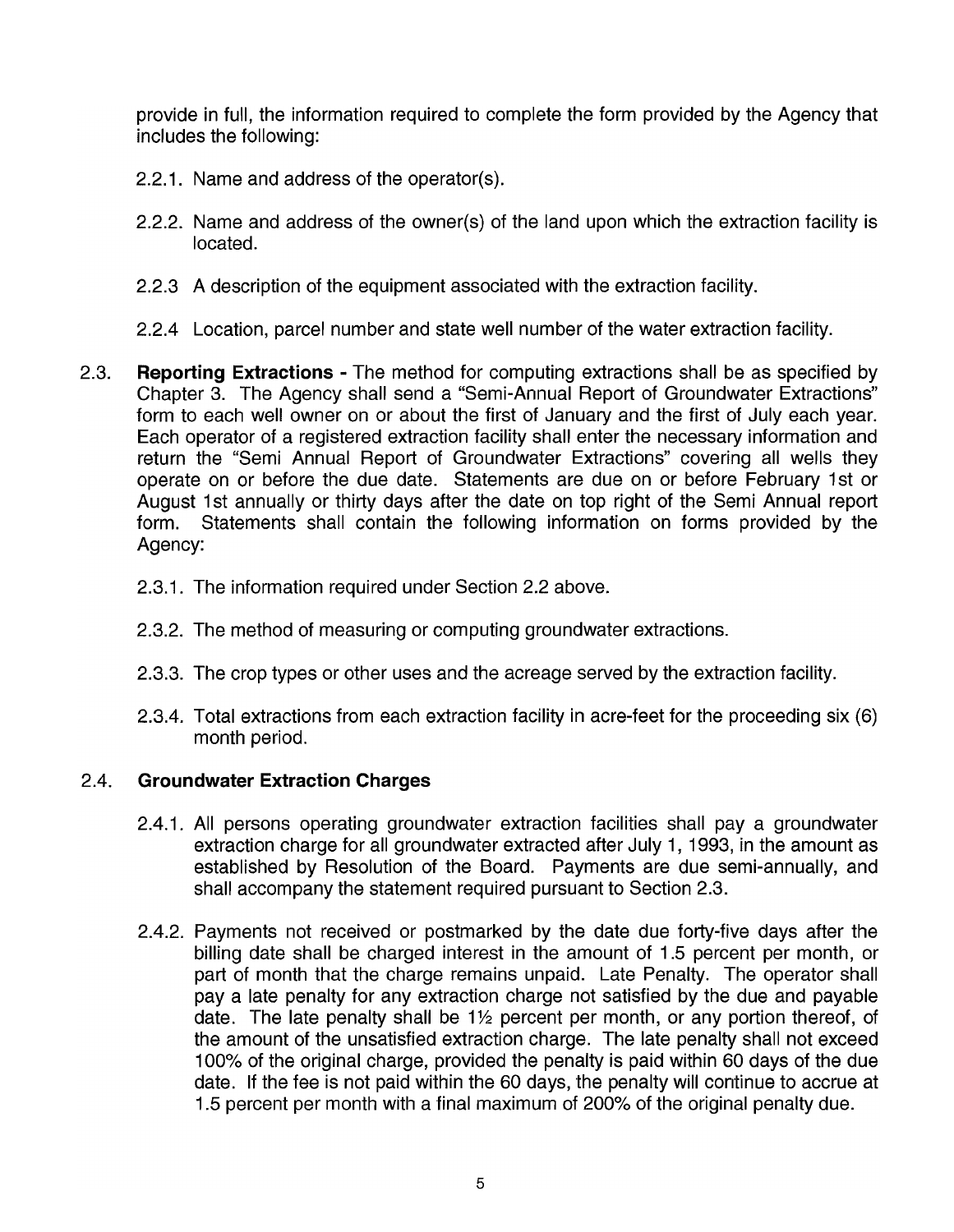- 2.4.3. Owners of extraction facilities are ultimately responsible for payment of pumping charges and penalties should an operator not pay. Consequently, owners must consider this liability in respect to their agreements with well operators and water users.
- 2.5 **Collection of Delinquent Extraction Charges and Late Penalties**  The Board may order that any given extraction charge and/or late penalty shall be a personal obligation of the operator or shall be an assessment against the property on which the extraction facility is located. Such assessment constitutes a lien upon the property, which lien attaches upon recordation in the office of the County Recorder. The assessment may be collected at the same time and in the same manner as ordinary ad valorem taxes are collected, and shall be subject to the same penalties and the same procedure and sale, in case of delinquency as provided for such taxes. All laws applicable to the levy, collection and enforcement of ad valorem taxes shall be applicable to such assessment, except that if any real property to which such lien would attach has been transferred or conveyed to a bona fide purchaser for value, or if a lien of a bona fide encumbrance for value has been created and attaches thereon, prior to the date on which the first installment of such taxes would become delinquent, then the lien which would otherwise be imposed by this section shall not attach to such real property and an assessment relating to such property shall be transferred to the unsecured roll for collection.
- 2.6 **Use of Extraction Charges and Late Penalties**  Revenues generated from extraction charges and late penalties shall be used exclusively for authorized Agency purposes, including financial assistance to support Board approved water supply, conservation, monitoring programs and water reclamation projects that demonstrate significant reductions in overdraft.

#### **CHAPTER 3.0**

#### **Installation and Use of Metering Equipment for Groundwater Extraction Facilities**

#### 3.1 . **Installation and Use of Metering Equipment**

- 3.1.1. Installation Requirement Operators of extraction facilities shall install metering equipment on each well that extracts groundwater. Meters are not required on inactive wells as defined in this Ordinance Code, nor are meters required for extraction facilities supplying a single family dwelling on one acre or less, with no income producing operations. If more than one operator uses the same extraction facility, meters shall be installed to record the water use of each operator. Well operators were required to install metering equipment on wells by July 1, 1994.
- 3.1.2. Back-up Metering Equipment Water meters occasionally fail, losing periods of record before the disabled or inaccurate meter is either replaced or repaired. Well operators shall be prepared to provide another acceptable method of computing extractions during these periods of meter failure to avoid the loss of record on wells that require metering under this Ordinance Code.
- 3.1.3. Back-up Methods It is the operator's responsibility to maintain the flow meter. Any allowable or acceptable method for backup metering will be specified in a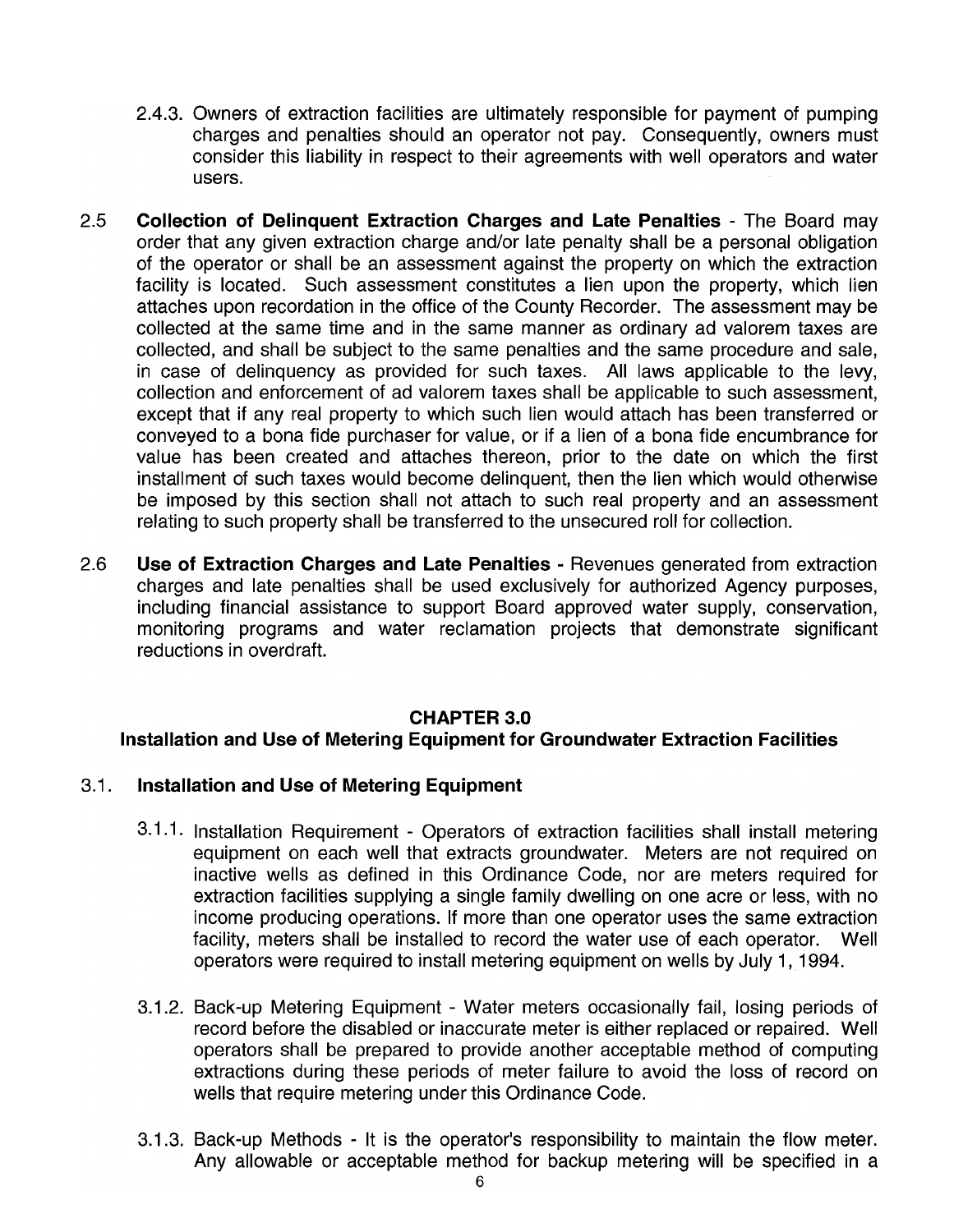separate resolution of the Board, and may be changed as technology improves or changes.

- 3.1.4. Special Cases If special circumstances exist where specified back-up procedures cannot be used or are impracticable to use, the operator shall request the Executive Officer's approval of another alternative back-up procedure.
- 3.1.5. Meter Readings Functional meters shall be read and the readings reported semiannually on the extraction statements required under Section 2.3 above.
- 3.1.6 Inspection of Metering Equipment The Agency may inspect metering equipment installations for compliance with this Ordinance Code at any reasonable time.
- 3.2. **Meter Testing and Calibration -** All water flow meters shall be tested for accuracy at a frequency interval determined by the Board to meet specific measurement standards. Calibration methods and procedures approved by the Board of Directors shall be detailed in an adopted Resolution of the Board.
- 3.3 **Altering Metering Equipment**  Any person who alters, removes, resets, adjusts, manipulates, obstructs or in any manner interferes or tampers with any metering equipment affixed to any groundwater extraction facility required by this Ordinance Code, resulting in said metering equipment to improperly or inaccurately measure and record groundwater extractions, is guilty of an intentional violation of this Ordinance Code, and will be subject to any and all penalties as described in Chapter 8.
- 3.4 **Costs Of Testing and Calibration.** All costs incurred with flow meter testing or calibration shall be the personal obligation of the well owner. Non-compliance with any provision of the meter calibration requirements will subject the owner to financial penalties and/or liens as described below or in Chapter 8 of the Ordinance Code.
- 3.5 **Fees and Enforcement.** If any water production facility within the Agency's boundaries is used to produce water without a flow meter, or with a non-operating flow meter, the Agency shall assess a Non-Metered Water Use Fee against the water production facility owner. The Non-Metered Water Use Fee shall be assessed during each Meter Report period until the first full Meter Report period after the Agency meter is installed. The amount of the fee shall be calculated as follows:
	- 3.5.1 Ground water extraction facilities The fee shall be equal to double the current ground water extraction charge for all estimated water used. Estimates of water used shall be calculated by the Agency staff using best available information about site use and conditions. Any delinquent extraction charge obligations shall also be charged interest at the rate of 1.5 percent per month on any unpaid balances.
- 3.6 Upon violation of any meter provision, the Agency may, as allowed by law, petition the Superior Court of the County for a temporary restraining order or preliminary or permanent injunction prohibiting the well owner from operating the facility or for such other injunctive relief as may be appropriate.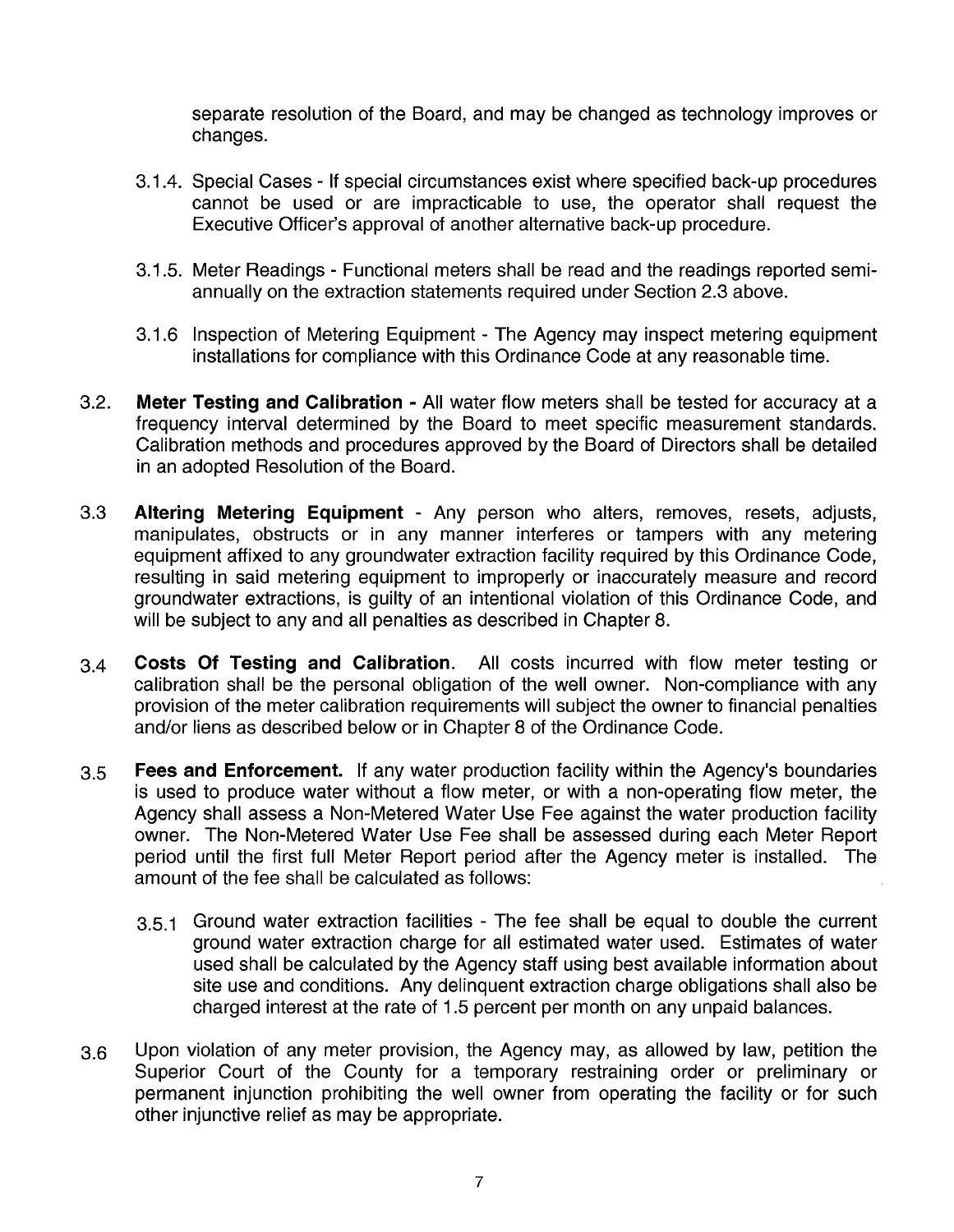## **CHAPTER 4.0 Protection of the Las Posas Basins**

#### 4.1 **This chapter has the following purpose and intent:**

- 4.1.1 To eliminate overdraft from the aquifer systems within the boundary of the East and West Las Posas basins and bring these basins to a "safe yield" condition by the year 2010.
- 4.1.2 To protect the Las Posas outcrop as a source of groundwater recharge into the East and West Las Posas basins.
- 4.1.3 To prevent groundwater quality degradation of the East and West Las Posas basins by influence from the Expansion area.
- 4.1.4 This Ordinance Code is only one means by which these goals will be met.

#### 4.2 **Anti-degradation and Extraction Prohibition**

- 4.2.1 Extraction Facility Permits.
	- 4.2.1.1 Permit Required Prior to: (a) initiating any new or increased use of groundwater in the Expansion area, obtained from any source within the Agency including the Expansion area; or (b) constructing a new or replacement extraction facility in the East or West Las Posas basins, or the Expansion area, a permit must be obtained from the Agency as provided in this Chapter. For the purpose of this Chapter, a new or increased use is that which did not exist or occur before June 30, 1988.
	- 4.2.1.2 Permit Application Application shall be made to the Agency on the approved Ventura County Water Well Ordinance form available from the Ventura County Public Works Agency and shall include all information required by the Ventura County Well Ordinance and the following:
		- 4.2.1.2.1 Location of each water well to be used, along with the associated state well number.
		- 4.2.1.2.2 Location(s) of groundwater use, including acreage accurately plotted on copy of the Ventura County Assessor's Parcel Map.
		- 4.2.1.2.3 The proposed crop type(s) or Municipal and Industrial use(s) at each location.
		- 4.2.1.2.4 A brief description of the type of irrigation or distribution system and metering equipment to be used.
		- 4.2.1.2.5 The estimated average annual quantity of water use proposed for each location of use.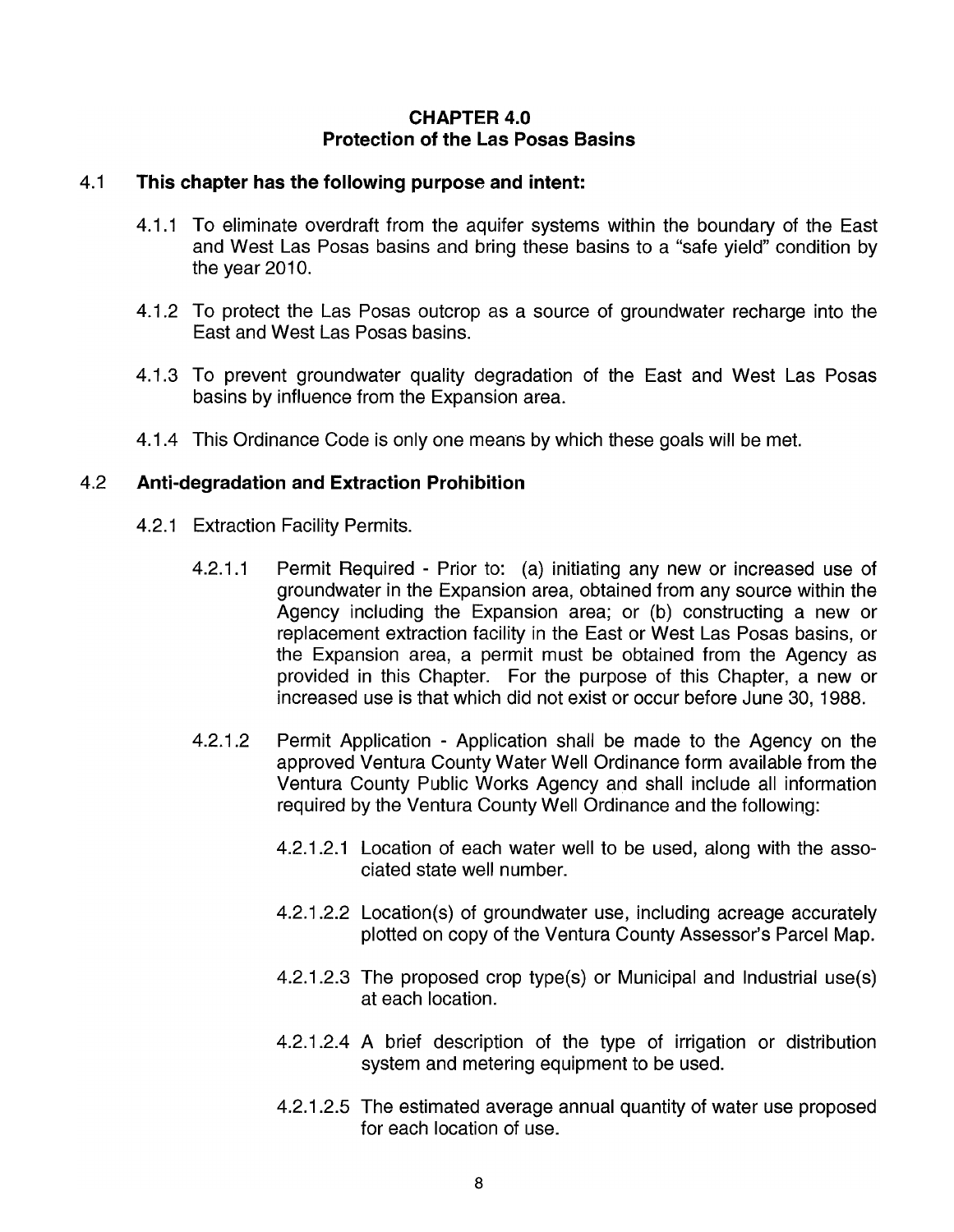- 4.2.1.2.6 An identification of the source of historical allocation to supply the proposed water use by the well.
- 4.2.1 .2.7 An analysis of the potential impacts on the water balance in the Las Posas Basins resulting from the proposed use(s).
- 4.2.1.3 Findings A permit may only be granted if the Executive Officer finds that the proposed groundwater use will result in no net detriment to the East or West Las Posas Basins by determining that:
	- 4.2.1 .3.1 The Las Posas outcrop is not exposed to potential degradation of water quality of any type, and
	- 4.2.1.3.2 Recharge to the East and West Las Posas Basins from the Las Posas outcrop is not diminished, and
	- 4.2.1.3.3 Neither baseline nor efficiency allocation will be used, directly or indirectly, to support groundwater use on the Expansion Area, and (an example of indirect use is using efficiency to supply a demand inside the Agency and using the replaced historical allocation on the outcrop)
	- 4.2.1 .3.4 No increased or new uses of groundwater from inside the Agency boundary will be applied on any area outside the Expansion area (or outside the East or West Las Posas boundary).
- 4.2.1.4 Permit Conditions. The Executive Officer may include in the permit granted, any conditions consistent with the purpose of this Chapter, including:
	- 4.2.1 .4.1 Any proposed agricultural use shall include the installation of irrigation systems that employ irrigation best management practices consistent with then current industry standards.
	- 4.2.1.4.2 Any proposed municipal or industrial use shall include the installation of systems that employ municipal and industrial best management practices consistent with the then current industry standards.
	- 4.2.1.4.3 A permit term, not to exceed 10 years from the date of issuance.
	- 4.2.1.4.4 Mitigation, monitoring, and periodic reporting, as may be appropriate given the proposed use.
- 4.2.2 Permit Renewal Permits may be renewed pursuant to the requirements of Section 4.2.1.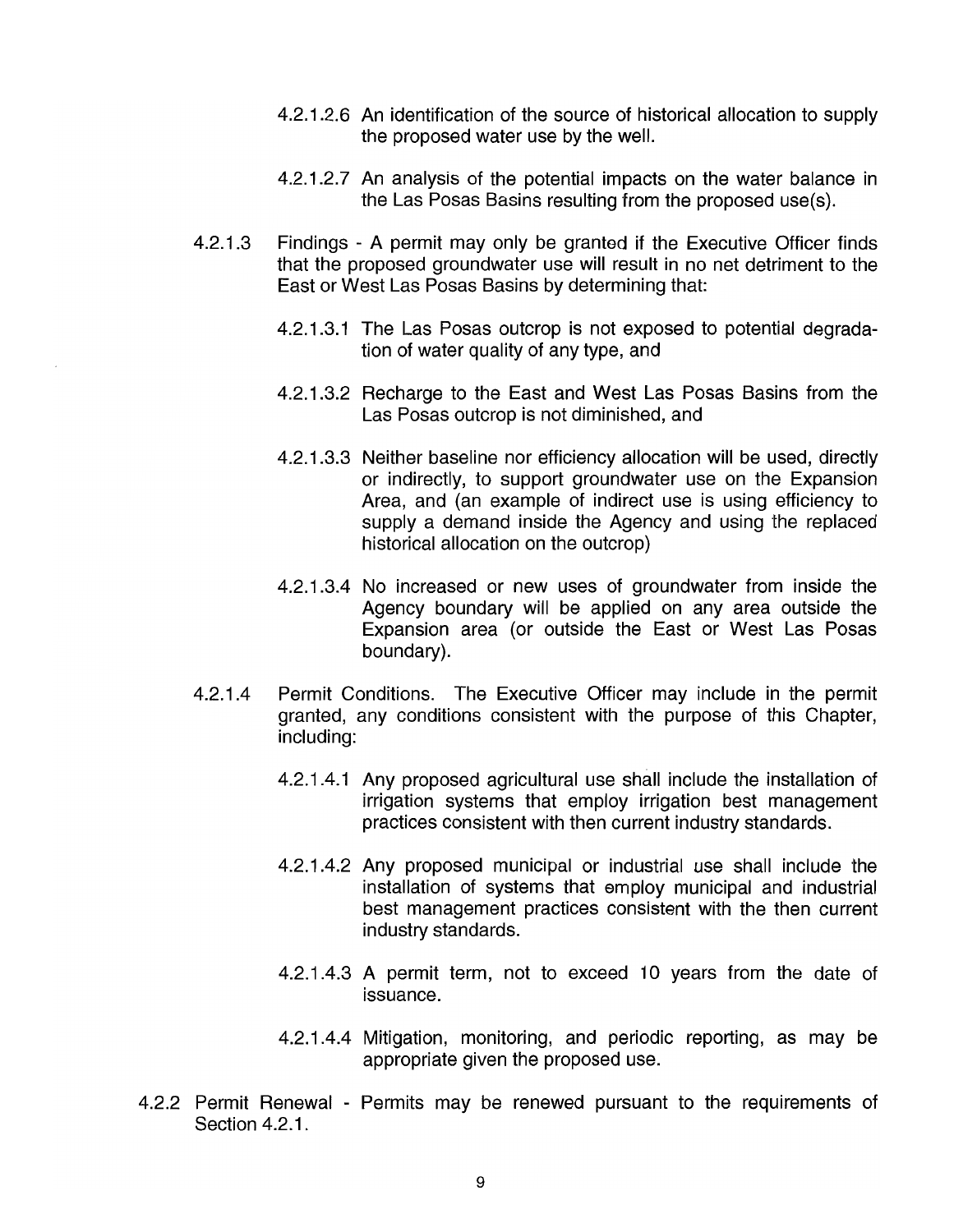- 4.3 **Registration of Existing Uses**  The owners of groundwater wells located within the East or West Las Posas basins shall register their wells with the Agency no later than January 1, 2006, through the following procedure:
	- 4.3.1 Registration Form The Agency shall make available a registration form which shall be completed, and filed with the Agency for each well, which shall include the following:
		- 4.3.1.1 Location(s) of all water well(s), along with the associated state well number(s) including offsite well(s) serving the proposed use. Information concerning wells shall also include any other use for the water well.
		- 4.3.1.2 Location(s) of groundwater use for the well including acreage accurately plotted on a copy of the Ventura County Assessor's Parcel Map.
		- 4.3.1.3 The proposed crop type(s) or Municipal and Industrial use(s) at each location.
		- 4.3.1.4 A brief description of the type of irrigation or distribution system and metering equipment in use.
		- 4.3.1 .5 The estimated average annual quantity of water use at each location and for each well.
- 4.4 **Monitoring**  The Agency shall monitor compliance with this Chapter by reviewing County well permit applications and reported groundwater extractions and by conducting field surveys as may be necessary.
- 4.5 **Unreasonable Uses**  The Agency may commence and prosecute legal actions to enjoin unreasonable uses or methods of use of water within the agency or outside the territory of the agency to the extent those uses or methods of use adversely affect the groundwater supply within the Agency.

#### **CHAPTER 5.0 Reduction of Groundwater Extractions**

5.1. **Purpose** - The purpose of this Chapter is to eliminate overdraft from the aquifer systems within the boundaries of the Agency and bring the groundwater basins to safe yield by the year 2010. It is not the purpose of this Chapter to determine or allocate water right entitlements, including those, which may be asserted pursuant to California Water Code sections 1005.1, 1005.2 or 1005.4.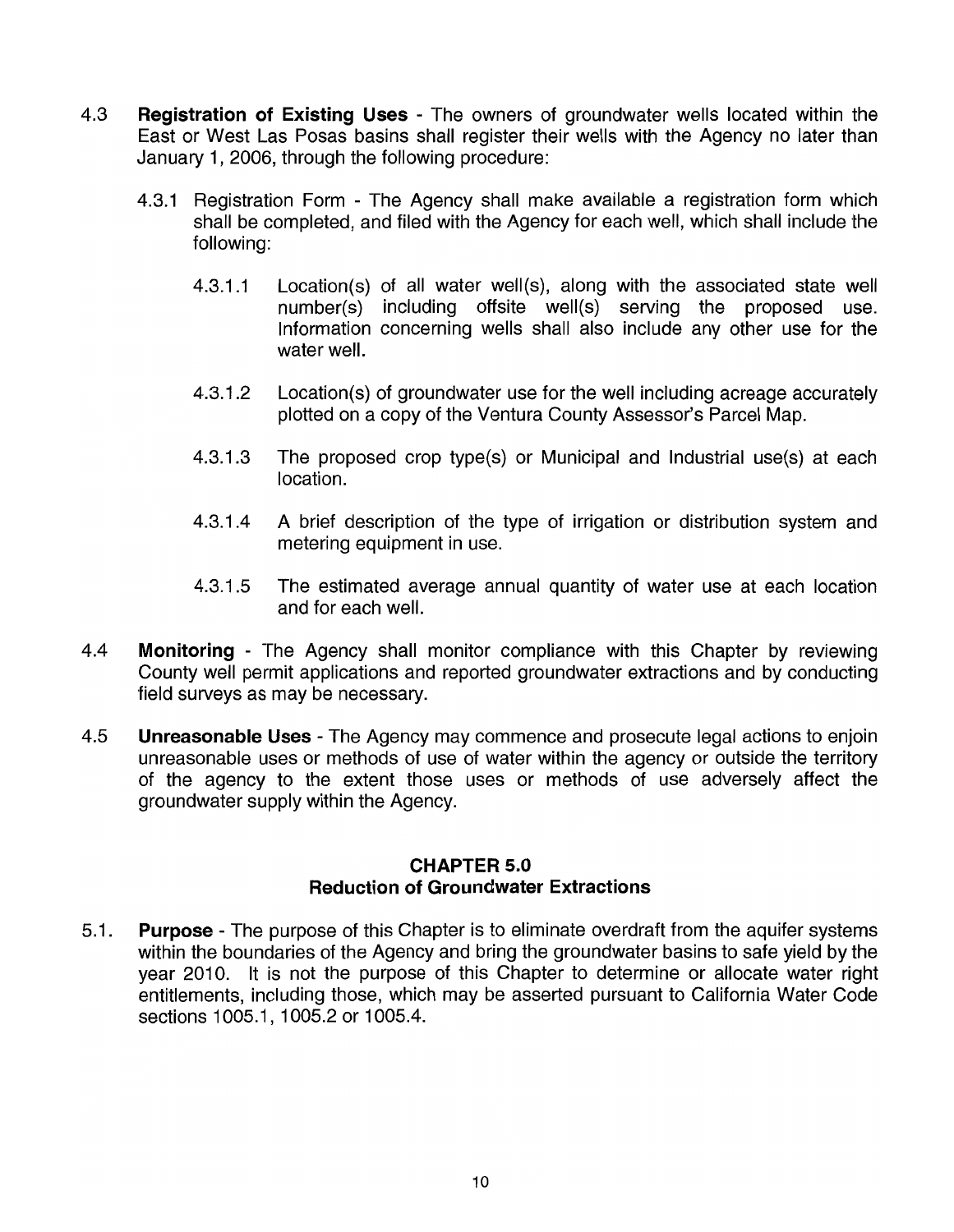## 5.2. **Extraction Allocations**

- 5.2.1. General Limitations
	- 5.2.1.1. The Executive Officer shall establish an operator's extraction allocation for each extraction facility located within the boundaries of the Agency. The extraction allocation shall be the historical extraction as reported to the United Water Conservation District and/or to the Agency pursuant to Chapter 2 (or its successor), reduced as provided by Section 5.4, or as otherwise provided for in Section 5.6 of this Ordinance Code. An alternative allocation, either baseline or efficiency, may also be approved as explained in Sections 5.6.1.1 and 5.6.1.2. All extraction facilities have an allocation of zero unless the Executive Officer determines otherwise.The operator may determine whether the annual allocation used shall be either a combination of baseline and historical allocation, or based on an efficiency allocation. All wells used by an operator in any given basin shall be operated on either a combination of historical and baseline or an efficiency allocation except water purveyors as approved by the Executive Officer. As explained by Section 5.6.1.2, an efficiency allocation may not be combined with either a baseline or a historical allocation. Extraction allocations may be adjusted or transferred only as provided in Section 5.3.
	- 5.2.1.2. Regardless of allocation, the total water use for agricultural purposes must be at least 60 percent efficient as determined by the formula described in Section 5.6.1.2.4. This 60 percent irrigation efficiency is totally unrelated to the 80 percent efficiency described in Section 5.6.1.2, "Annual Efficiency Extraction Allocation".
	- 5.2.1.3. Where an operator operates more than one extraction facility in the same basin, the extraction allocations for the individual facilities may be combined.
	- 5.2.1.4. Where there is more than one operator for any agricultural extraction facility, each operator shall be entitled to a pro rata share of the facility's historical allocation based on either usage or acreage irrigated during the historical extraction period. Such pro rata shares shall be determined by the owner of the extraction facility, and this determination shall be subject to the approval of the Executive Officer.
	- 5.2.1.5. When an operator is no longer entitled to use an extraction facility, that operator is no longer entitled to any portion of the extraction allocation attributed to that extraction facility.
	- 5.2.1.6. A historical allocation is assigned to an extraction facility and a baseline allocation is assigned to the land, both may be used, but neither is owned by the operator.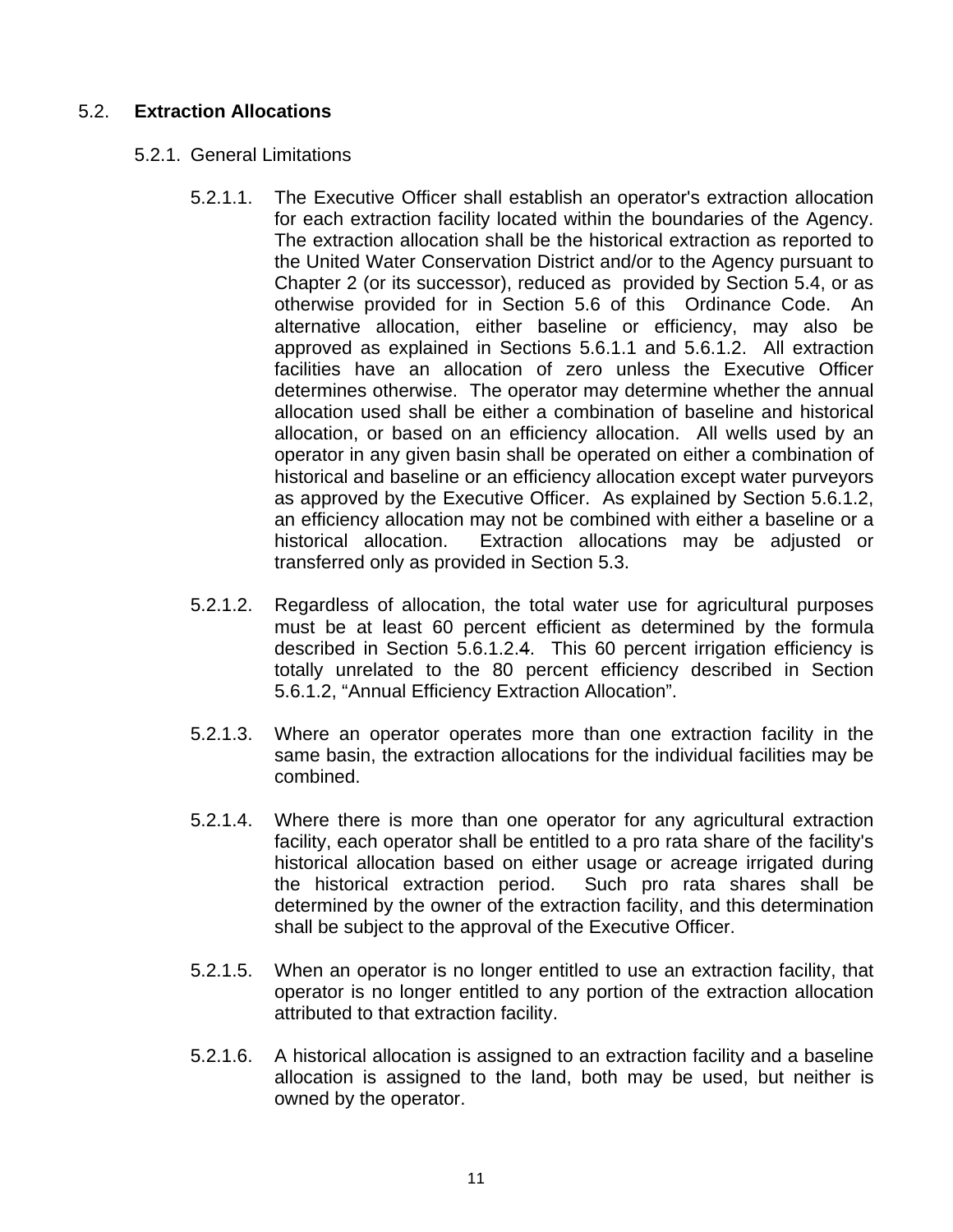- 5.2.1.7. Where there is a sale or transfer of a part of the acreage served by any extraction facility, the extraction allocation for that facility shall be equitably apportioned between the real property retained and the real property transferred by the owner of the extraction facility, This apportionment shall be approved by the Executive Officer who may modify the apportionment to assure equity.
- 5.2.1 .8. The name of the owner of each extraction facility, the parcel number on which the well is located along with the names of all operators for each extraction facility shall be reported to the Agency with each semi-annual report and upon any change of ownership or operators, together with such other information required by the Executive Officer.
- 5.2.1.9. The Executive Officer may, on written request from a land owner or well operator, waive allocation requirements for the extraction of groundwater from the Perched or Semi-perched aquifer of Sealing Zone III when the pumping of that groundwater is specifically for the purpose of lowering the water table to reduce the high water table threat to property, including the root zone of crops, or for dewatering construction sites. The Executive Officer shall require that the groundwater extraction facility used for this purpose be perforated only in the Perched or Semi-perched zone, and shall also require the landowner and/or the operator to protect the Agency from damage potentially caused by transferring water to another location.
- 5.2.2 General Limitations: Special Board Approval Requirements Notwithstanding any other provisions of this Ordinance Code, the following uses of water resources associated with the aquifers within the Agency may only be undertaken with prior Board approval of and subject to the conditions and restrictions established by the Board.
	- 5.2.2.1 Direct or indirect export of groundwater extracted from within the Agency boundary for use outside the Agency boundary.
	- 5.2.2.2 The direct or indirect use of surface water or Foreign Water from within the Agency outside the Agency in a manner that may adversely affect the groundwater supply within the Agency.
	- 5.2.2.3 Application to the Board To obtain the approval of the Board for any use provided in Sections 5.2.2.1 and 5.2.2.2, application shall be made to the Agency describing the details of the proposed use, including all the following information:
		- 5.2.2.3.1 The location of each water well to be used, along with the associated state well number, and/or the location of each surface diversion and a description of the associated water right.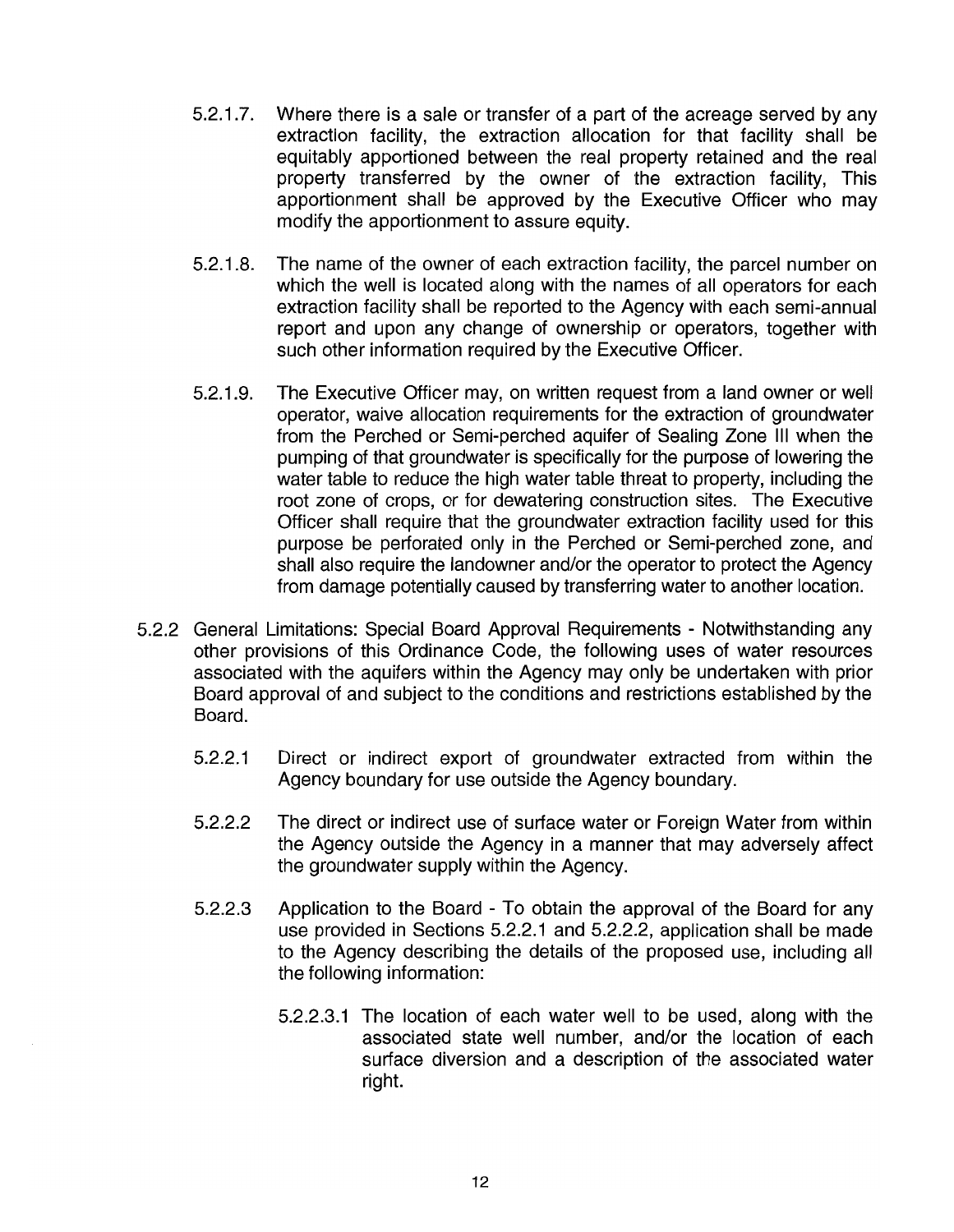- 5.2.2.3.2 Location(s) of groundwater use, including acreage, accurately plotted on copy of the Ventura County Assessor's Parcel Map.
- 5.2.2.3.3 The proposed crop type(s) or Municipal and Industrial use(s) at each location.
- 5.2.2.3.4 A brief description of the type of irrigation or distribution system and metering equipment to be used.
- 5.2.2.3.5 The estimated average annual quantity of water use proposed for each location of use.
- 5.2.2.3.6 An identification of the source of historical allocation, if any, to supply the proposed water use by the well.
- 5.2.2.3.7 An analysis of the potential impacts on the water balance in any Basin or Subbasin within the Agency Boundaries resulting from the proposed use(s).
- 5.2.2.4 Findings The Board may approve the proposed use if, after a public hearing, it finds that the proposed use will result in no net detriment to the Basin, or any subbasin, or aquifer associated with the use, by determining that:
	- 5.2.2.4.1 The proposed use does not result in the material degradation of water quality of any type, or
	- 5.2.2.4.2 Recharge to any aquifer within the Agency is not materially diminished.
	- 5.2.2.4.3 In granting approval to projects subject to this subsection, the Board may impose any conditions as may be appropriate, including limitations on the quantity of water use, term of the approval, and periodic reporting to the Agency.
- 5.2.3. An operator shall comply with all provisions of this Ordinance Code and Resolutions prior to receiving an extraction allocation.

## 5.3. **Adjustments to Extraction Allocations**

- 5.3.1 Adjustments to extraction allocations may be necessary to provide some flexibility, while still maintaining the goal of reaching a safe yield condition by the year 2010. Adjustments may be accomplished by a transfer, an assignment of historical extraction allocation, or a demonstration of a new water source.
- 5.3.2 Subject to the provisions in this Section 5.3, transfers of extraction allocation are authorized provided they result in no net detriment to the Basins within the Agency. In making this determination, consideration shall be given to the location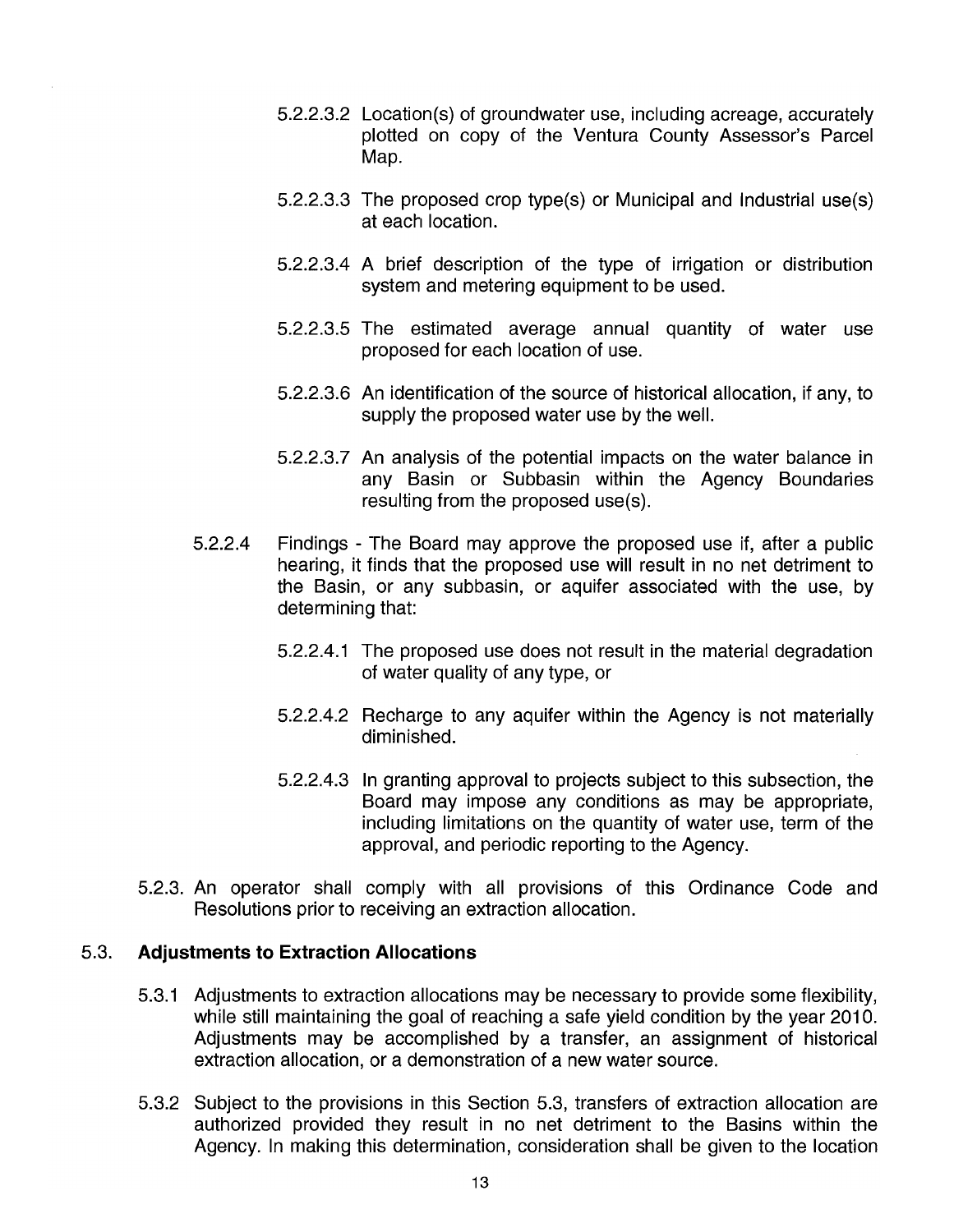of extraction facilities, the aquifer systems being used, potential groundwater quality impacts, and the overall assessment of the cumulative impacts of transfers of extraction allocation.

- 5.3.3 Types of Transfers of Allocation. When irrigated agricultural land(s) changes to M & I use, a basic extraction allocation of 2 acre-feet per acre shall be transferred. In addition, a historical extraction allocation shall be transferred from the agricultural extraction facility(s) operators to the M & I provider in accordance with the following conditions:
	- 5.3.3.1 When the extraction facility is located on the land transitioning and did not serve other land during the historical allocation determination period, the M & I Operator shall receive a historical extraction allocation of 2 acre-feet per acre per year for the acreage transitioning to M & I use. Any historical allocation in excess of 2 acre-feet per acre for the land transitioning to M & I use shall be eliminated.
	- 5.3.3.2 When the extraction facility is located on the land transitioning and served other land during the historical allocation determination period, the historical allocation associated with the transitioning property shall be allocated on a pro rata basis by acreage to the total property served. The pro rata share for the property transitioning shall be eliminated. Two acre-feet per acre per year, based upon the acreage being transferred, shall be provided to the M & I provider.
	- 5.3.3.3 When the extraction facility serving the lands transitioning is not located on the land transitioning, the Executive Officer shall determine the allocation on an equitable basis for the remaining properties not transitioning to M & I. Two acre-feet per acre per year, based upon the acreage being transferred, shall be provided to the M & I provider.
	- 5.3.3.4 The transfer shall be effective upon the approval of the Executive Officer, taking into account the ongoing use of the property.
	- 5.3.3.5 Allocation originating from an agricultural extraction facility shall not be transferred to an M & I use except as provided in this Section 5.3.3.
- 5.3.4 Allocation may be transferred between M & I extraction facilities provided there is no net detriment to the aquifer system. In making this determination, the Executive Officer shall, at a minimum, consider the location of extraction facilities, the aquifer system being used and groundwater quality impacts of the transfer.
- 5.3.5 Transfer of Allocation Upon request, the Executive Officer may transfer allocation from one agricultural operator to another agricultural operator or from one M & I operator to another M & I operator provided there is no net detriment to the basins and the transfer is equitable. The transfer of allocation will be of indefinite duration, approved on a "case-by-case" basis, and the Executive Officer shall determine the rate of extraction and the point or points of extraction. Requests for the transfer of allocations shall be submitted jointly by the parties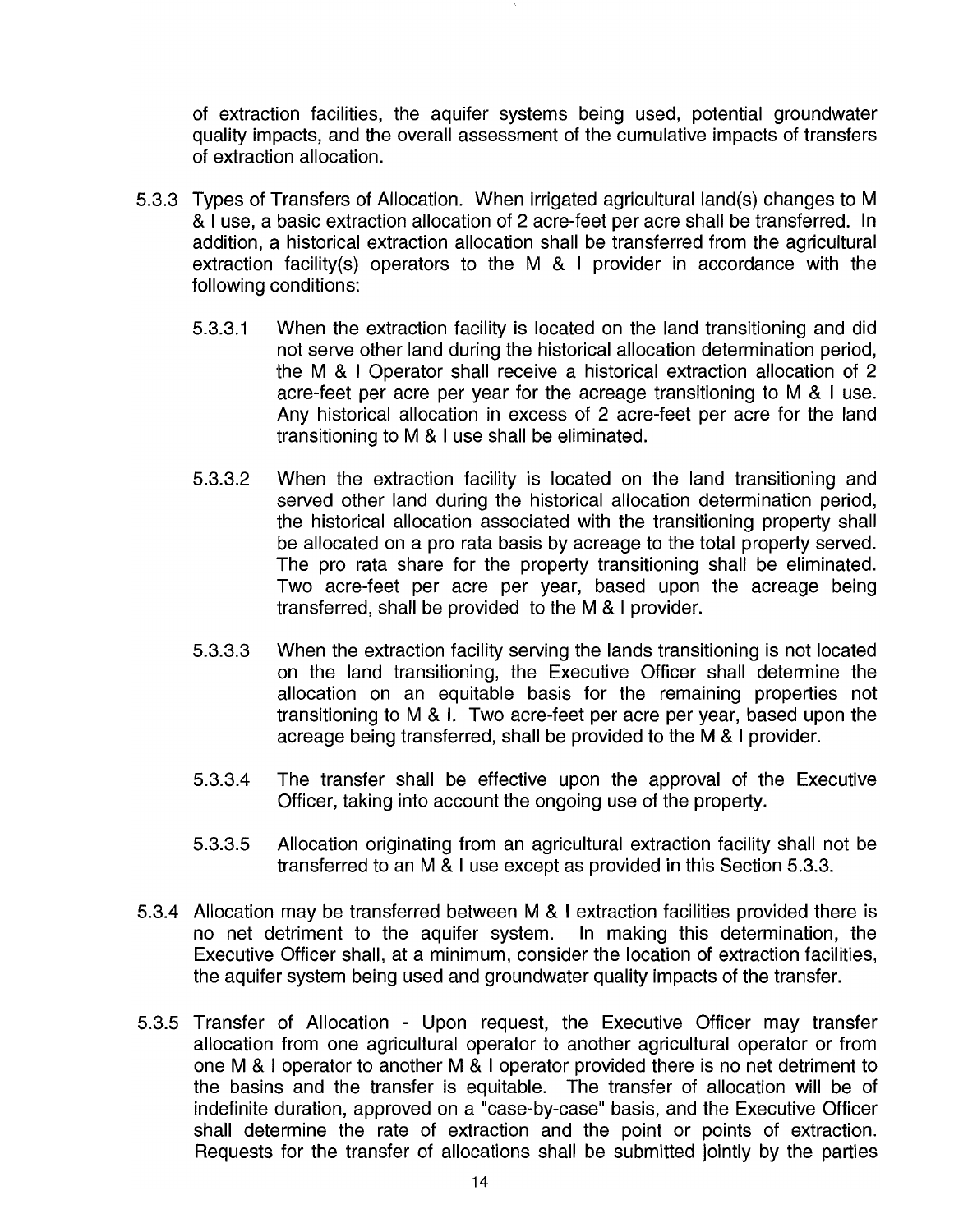involved and shall include the specific details of their proposal. To ensure that there is no net detriment to the aquifer systems, transfers of allocation shall be subject to other conditions as approved by the Board. Transfers of allocation from Agricultural use to M & I use shall only be approved as provided by Section 5.3.3.

- 5.3.6. The Executive Officer may approve a temporary assignment of allocation from one operator to another operator when there is no net detriment to the aquifer system. The temporary assignment shall not exceed one year.
- 5.3.7 Adjustments to M & I Allocations The Board may adjust the historical allocation of an M & I operator when that operator has supplied groundwater to either an agricultural or M & I user during the historical allocation period and discontinues service to that user. This adjustment may be made by transferring the supplied portion of the historical allocation from the M & I operator to the new user. This adjustment will avoid increased pumping due to windfall allocations that could otherwise result when the M & I operator discontinues service. To avoid retroactive inequities, where an M & I operator has discontinued service to a user prior to July 1, 2005, the amount of the supplied portion of the historical allocation may be allocated to both the M & I operator and the user.
- 5.3.8 Historical allocation is subject to adjustment as provided in Section 5.4 below.
- 5.3.9 Procedures for Adjustment
	- 5.3.9.1 It shall be necessary for the operator of the extraction facility to file a verified Application for Adjustment with the Executive Officer.
	- 5.3.9.2 Adjustments of extraction allocations, pursuant to the Applications for Adjustment, shall be considered for approval by the Board after reviewing the findings and recommendations of the Executive Officer and, if approved, shall be effective for the remainder of the calendar year and for all subsequent calendar years until modified by a subsequent Board approved adjustment.

#### 5.4 **Reduction of Extraction Allocations**

5.4.1 Historical extraction allocations, adjusted or otherwise, shall be reduced in order to eliminate overdraft from the aquifer systems within the boundaries of the Agency for agricultural and M & I uses. The reductions shall be as set forth below:

1992 - 1994 extraction allocation = 95% of historical extraction, as adjusted. 1995 - 1999 extraction allocation = 90% of historical extraction, as adjusted. 2000 - 2005 extraction allocation = 85% of historical extraction, as adjusted. 2005 - 2009 extraction allocation = 80% of historical extraction, as adjusted. After 2009 extraction allocation = 75% of historical extraction, as adjusted.

5.4.2 Following the appropriate public review, the Board may exempt historical extraction allocations from these adjustments on a basin-by-basin basis.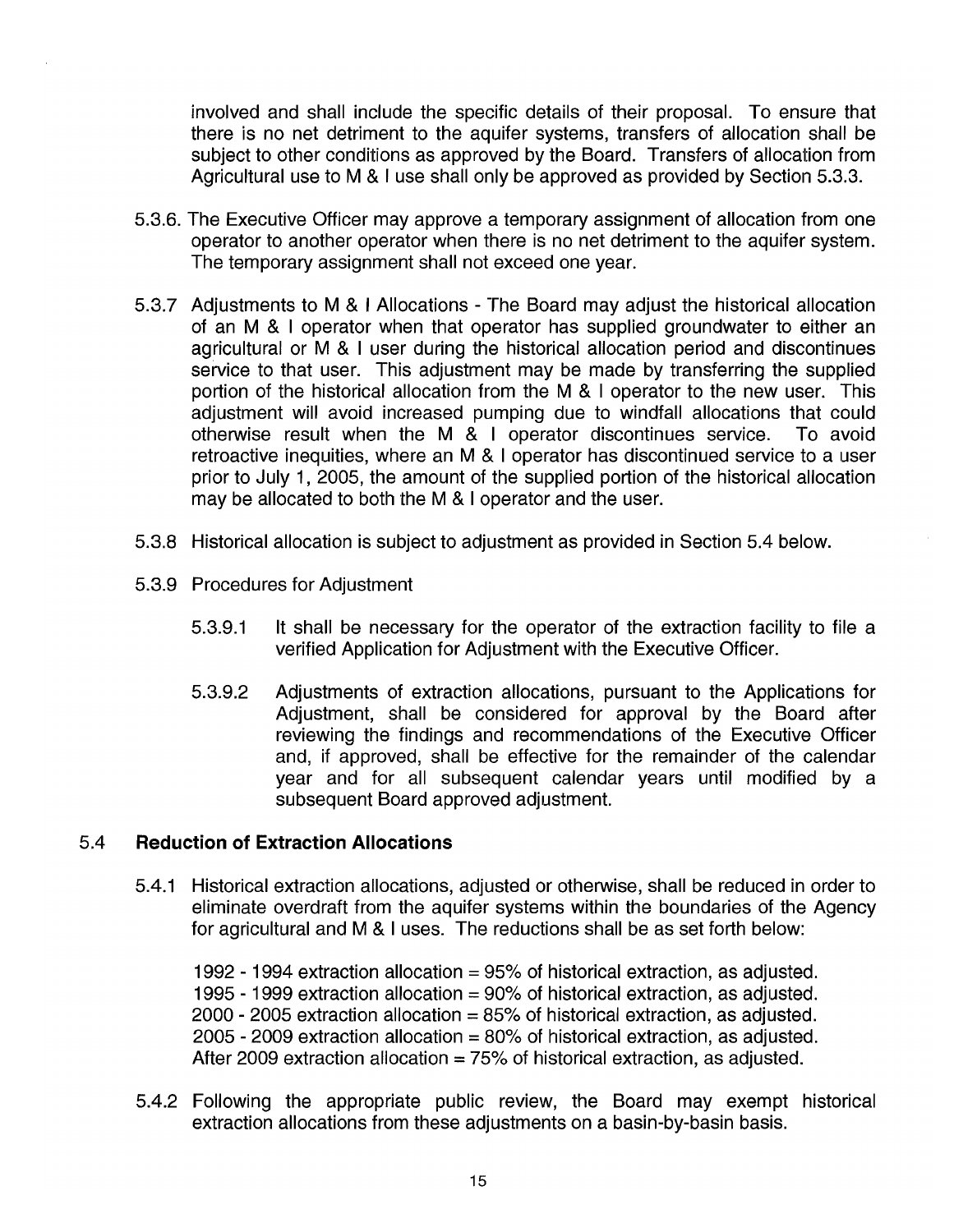#### 5.5 **Exemptions from Reductions**

- 5.5.1 The following types of extraction allocations are exempt from the reductions set forth in Section 5.4.1:
	- 5.5.1 .1 Baseline Extraction Allocations as set forth in 5.6.1.1.
	- 5.5.1 .2 Annual Efficiency Extraction Allocations as set forth in 5.6.1.2.
	- 5.5.1 .3 Non-metered Extraction Facilities. Reductions in extraction allocations shall not apply to those extraction facilities as identified in Chapter 3 that do not require meters. Neither retroactive adjustments nor refunds will be made, except that any outstanding surcharges for non-metered extractions that existed prior to June 26, 2002 will be waived.

#### 5.6 **Alternative Extraction Allocations**

- 5.6.1 As an alternative to historical extractions, the Executive Officer may establish a Baseline or an Annual Efficiency extraction allocation for an operator, as follows:
	- 5.6.1.1 Baseline Extraction Allocations. If no historical extraction exists, or the historical allocation is less than one acre-foot per acre per year, a Baseline extraction allocation may be established by the Executive Officer at one acre-foot per acre per year.
		- 5.6.1 .1.1 A Baseline Extraction Allocation specifically applies to undeveloped acreage that is being developed and once approved shall remain with that developed acreage. A Baseline allocation may be combined with a historical allocation for commonly operated facilities in the same basin. A baseline allocation shall not be used with an efficiency allocation.
		- 5.6.1.1.2 To obtain a Baseline Extraction Allocation, a detailed report must be submitted to the Executive Officer. The report shall describe the historical extraction of groundwater use, if any, during the period between the end of calendar year 1984 and the end of calendar year 1989, the type (crop type or M & I) and the amount of water use and acreage involved. The report shall include copies of Assessor's maps identifying the parcels where groundwater is presently being used. For the purpose of this ordinance, one (1) acre-foot per acre per year represents a reasonable use of water for a Baseline extraction allocation.
		- 5.6.1.1.3 Application for the initial Baseline Extraction Allocation must be submitted prior to submission of the annual report of pumping. If approved, the Baseline Extraction Allocation shall apply beginning with the current calendar year.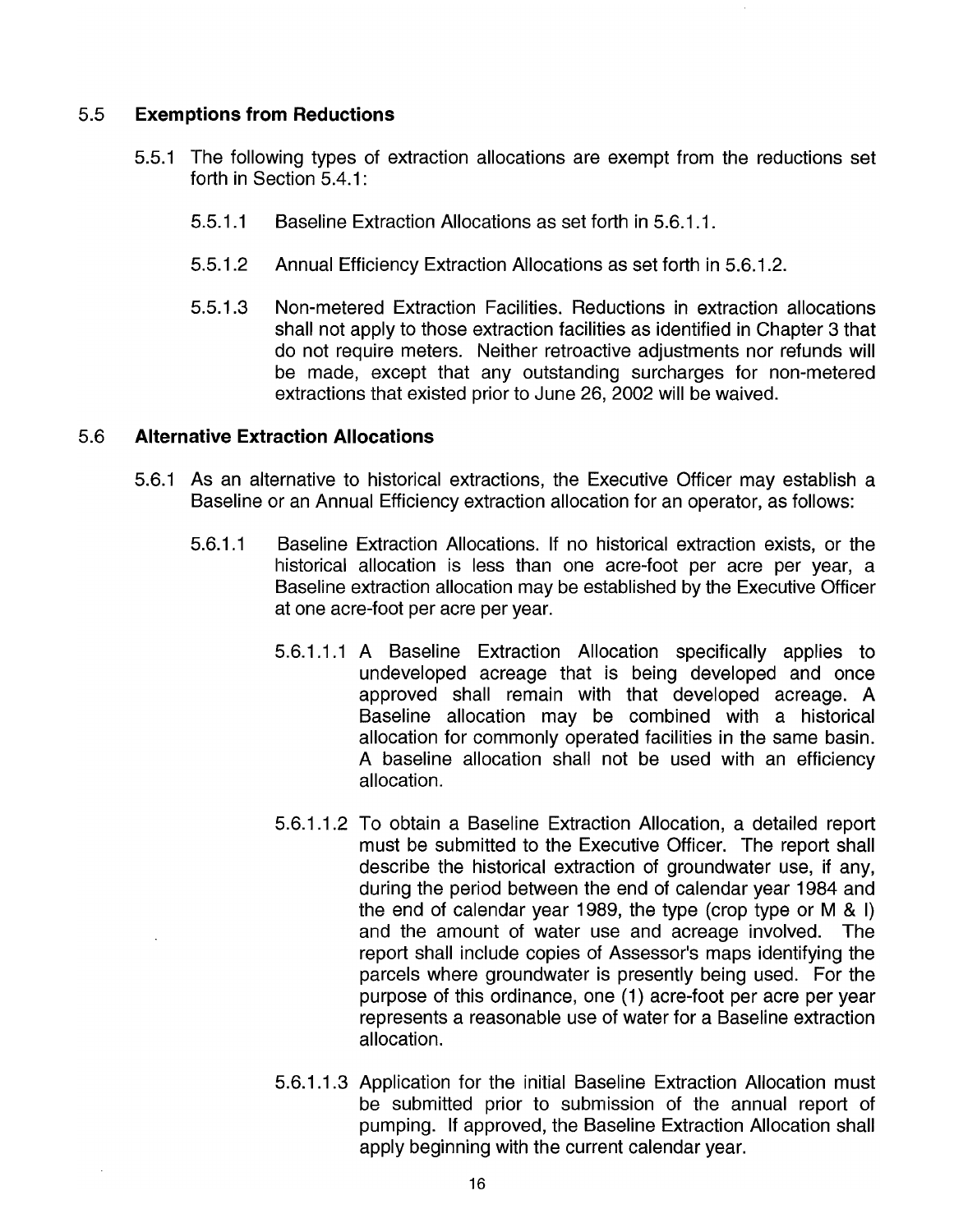- 5.6.1.1.4 To facilitate accounting procedures, an operator shall use Baseline Extraction Allocation before using Historical Allocation.
- 5.6.1.2 Annual Efficiency Extraction Allocation If an operator can demonstrate to the Executive Officer that water used for agriculturally developed land is at least 80 percent overall irrigation efficient, based on evapotranspiration requirements, an Annual Efficiency extraction allocation shall be established for one calendar year. An 80 percent overall irrigation efficiency has been determined by the Agency to be reasonable on agricultural lands within the Agency's boundaries.
	- 5.6.1.2.1 An Efficiency Allocation may be used when no historical allocation exists or when the historical allocation is not sufficient for the crop being grown. A historical allocation shall not be used in conjunction with an efficiency allocation.
	- 5.6.1.2.2 To prove that irrigation efficiency is at least 80 percent, the operator must submit a detailed report covering a minimum period of the immediately preceding calendar year. This report shall be submitted to the Executive Officer no later than February 1 st of the following year unless otherwise extended by the Board of Directors. The report shall include a complete crop and irrigation history for the extraction facility and actual acreage irrigated. The report shall include the reference evapotranspiration (ETo) rates and crop factors (Kc) for the calendar year period similar to that provided by the California Irrigation Management Information System (CIMIS) as developed and modified by the California Department of Water Resources. The report shall include a summary sheet that compares the water use to the evapotranspiration requirements for each crop and the corresponding acreage covered in the calendar year. The Board may extend the time to apply for an efficiency allocation for any year.
	- 5.6.1.2.3 Irrigation efficiency will include an appropriate amount of water necessary to avoid salt build-up based on the quality of irrigation water used.
	- 5.6.1.2.4 Irrigation Efficiency (I.E.) will be calculated using the following formula:

 $I.E. =$  [ETo x Kc] - ER x 100 Actual Water Applied (inches)

Where:

ETo is the reference evapotranspiration measured in inches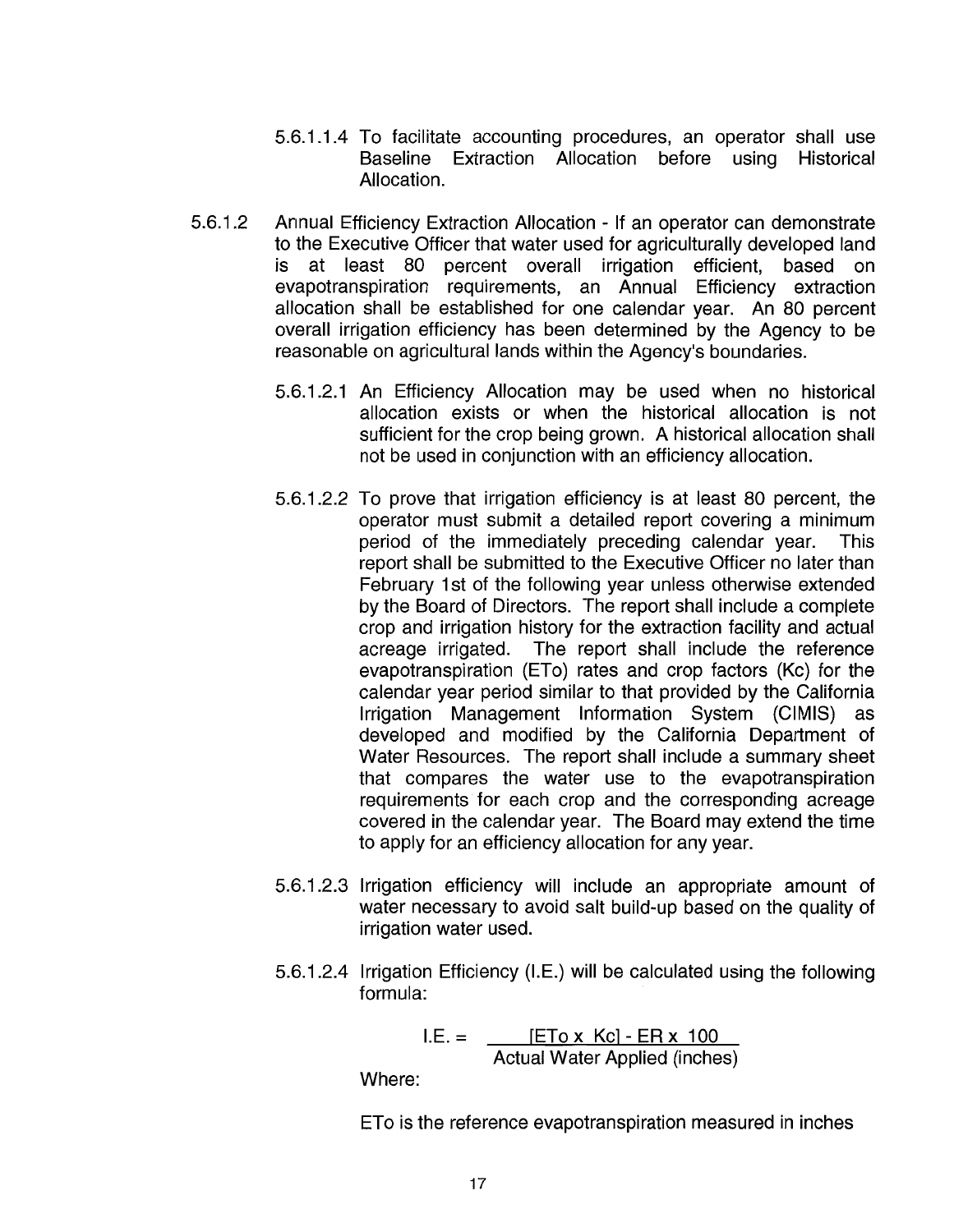Kc is a crop factor, which is a dimensionless number that relates water use by a given plant in comparison to ETo.

ER is the effective rainfall measured in inches as determined by the Executive Officer.

5.6.2 Exceptions - The Board may grant exceptions to Sections 5.6.1.1 and 5.6.1.2 on a case-by-case basis. However, individual exceptions shall not become the norm. Where agricultural efficiency cannot be measured as set forth in Section 5.6.1.2, then the most efficient practices of record for the type of agricultural use shall be the measurement of efficiency utilized by the Board in its deliberations.

## 5.7 **Credits**

- 5.7.1 Credits can be obtained by operators, but are not considered as extraction allocations or adjustments to extraction allocations. Credits are not subject to any reductions as set forth in Section 5.4.1. Credits, if available, shall be used to avoid paying extraction surcharges. Credits shall be accounted for through the normal reporting and accounting procedure and are carried forward from year to year. Except as provided below, credits may be transferred between commonly operated extraction facilities and within the basin where the credits were earned.
- 5.7.2 The Board may transfer credits between facilities that are not commonly operated within a basin or beyond the basin where such credits were earned, provided that there is no net detriment to the aquifers within the Agency. In determining whether there is no net detriment, the Board may, among other things, consider whether the transfer will help bring the aquifers within the Agency into equilibrium or whether the transfer is a part of an Agency or inter-Agency management plan or program to bring the aquifers of the Agency into balance. Also, in making this determination of no net detriment the Board may consider quality of water as well as the quantity. The transfer of credits will be of indefinite duration, approved on a "case-by-case" basis, and the Executive Officer shall determine the rate of extraction and the point or points of extraction.
	- 5.7.2.1 Requests for the transfer of credits shall be submitted jointly by the parties involved and shall include the specific details of their proposal. To ensure that there is no net detriment to the aquifer systems, transfers of credits shall be subject to other conditions as approved by the Board. Under no circumstances shall credits earned as a result of agricultural use be transferred to an M & I Provider, M & I Operator or an M & I User unless the transfer is specifically approved by the Board and no net detriment to the aquifer systems involved can be shown. Credits earned by an M & I facility shall remain with that facility unless transferred by the Board or transferred as part of a program such as an Agency or inter-Agency management plan or program approved by the Board. The types of credits are:
		- 5.7.2.1.1 Conservation credits. An operator can obtain conservation credits by extracting less groundwater than the historical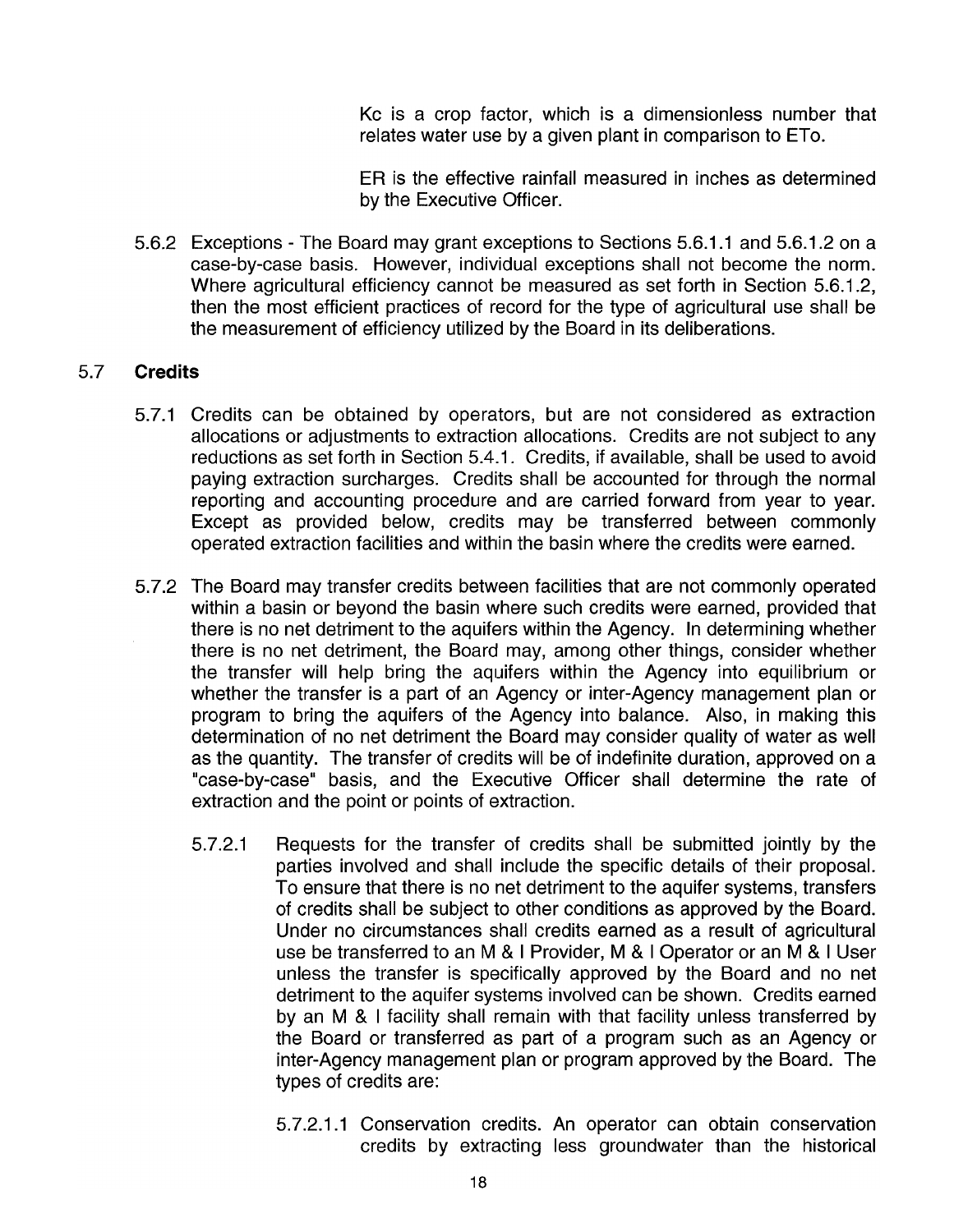extraction allocation. Annual Efficiency, Baseline, or an allocation assigned to an extraction facility that is not required to have a meter shall not earn credits. Credits shall be determined by the Executive Officer after receipt of annual extraction data. Subsequent to determining the amount of credits earned, a confirmation shall be mailed to the operator indicating the current allocation, the groundwater extracted during the previous calendar year, and the credits or surcharges for the previous year.

- 5.7.2.1.2 Storage credits An operator may obtain storage credits for water that has been determined by the Board to qualify for credits or foreign water stored, injected or spread and percolated or delivered in lieu of pumping in a Board approved injection/storage program used within the boundaries of the GMA. A written application for approval of a program or an injection/storage facility shall include:
	- 5.7.2.1.2.1 Operator of proposed injection/storage program.
	- 5.7.2.1.2.2 Purpose of proposed injection/storage program.
	- 5.7.2.1.2.3 Location, depth, casing diameter, perforated interval and other information regarding proposed injection/extraction facilities, if applicable.
	- 5.7.2.1.2.4 Method of operation including source, quantity and quality of water, planned scheduling of storage, injection/extraction, delivery or percolation operations and proposed use of extracted water.
	- 5.7.2.1.2.5 Any other information deemed necessary by the Executive Officer.
- 5.7.3 Following Board approval of the application, successful storage, delivery or injection of water and reporting of results, an operator will obtain credit as determined by the Executive Officer.

#### 5.8 **Extraction Surcharges and Late Penalty**

- 5.8.1 Necessity for Surcharges
	- 5.8.1.1 Extraction surcharges are necessary to achieve safe yield from the groundwater basins within the Agency and shall be assessed annually when annual extractions exceed the historical and/or baseline allocation for a given extraction facility or the combined sum of historical allocation and baseline allocation for combined facilities. The extraction surcharge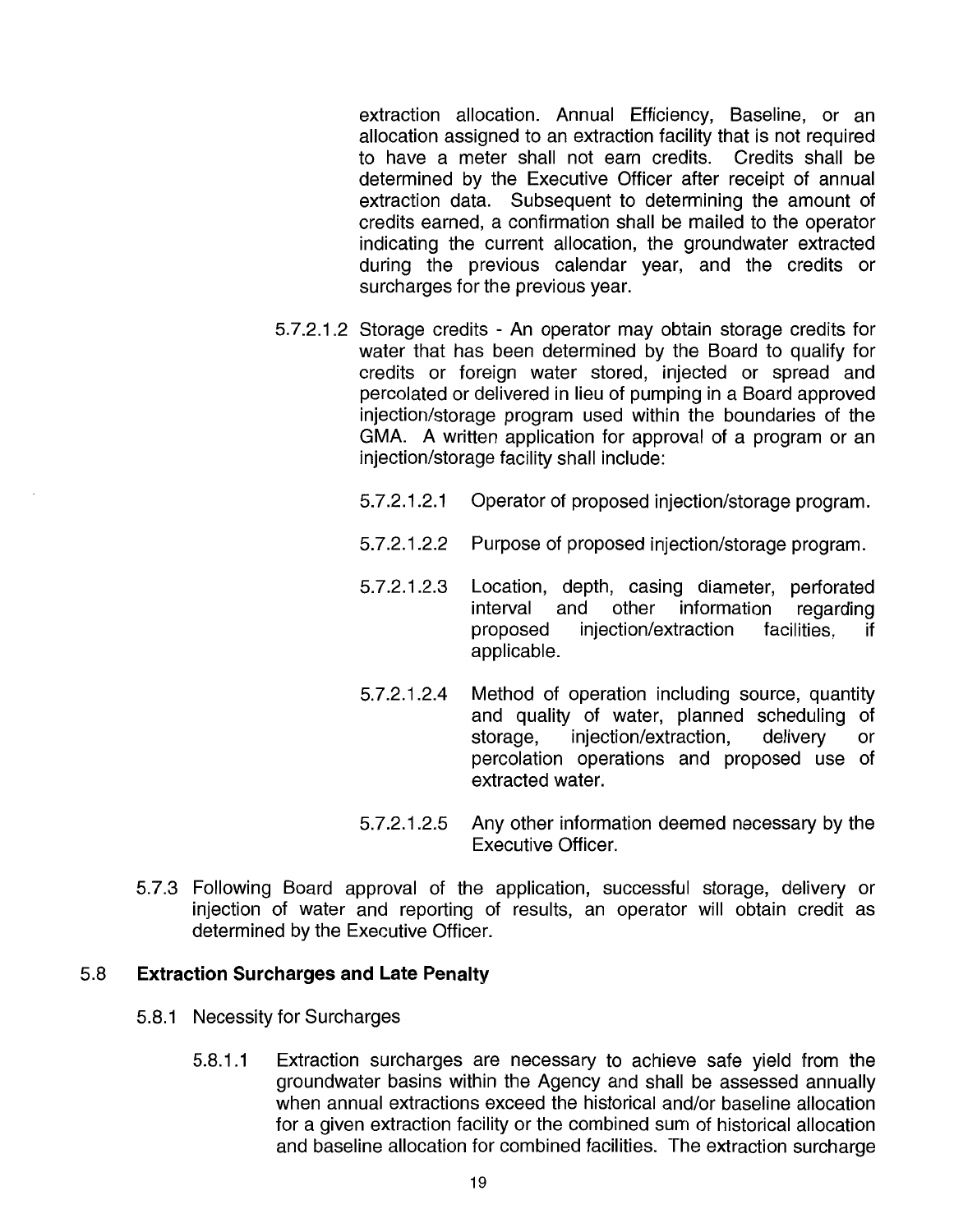shall be fixed by the Board and shall be based upon (1) the cost to import potable water from the Metropolitan Water District of Southern California, or other equivalent water sources that can or do provide nonnative water within the Agency jurisdiction; and (2) the current groundwater conditions within the Agency jurisdiction.

- 5.8.2 At the discretion of the Board, the extraction surcharge may be structured, tiered, and varied between basins and or aquifers.
- 5.8.3 The Board shall fix the surcharge by resolution at a cost sufficiently high to discourage extraction of groundwater in excess of the approved allocation when that extraction will adversely affect achieving safe yield of any basin within the Agency and may adjust the surcharge by resolution; provided however, that the then existing extraction surcharge shall remain in effect until adjusted by the Board.
- 5.8.4 Surcharge for No Allocation In circumstances where an individual or entity extracts groundwater from a facility(s) having no valid extraction allocation, the extraction surcharge shall be applied to the entire quantity of water extracted. Imposition and acceptance of payment of the surcharge imposed on an individual or entity that extracts water from a facility(s) that holds no extraction allocation shall not be deemed a waiver of the Agency's authority to limit or enjoin the unauthorized extractions.
- 5.8.5 Efficiency Surcharge Facilities relying on the annual, efficiency, allocation shall also be subject to surcharge for inefficient use. The extraction allocation for efficiency is the amount of water used at 80% efficiency as defined in 5.6.1.2 of this ordinance. Extraction surcharges will be applied to the difference between the water extracted which correlates with the actual efficiency achieved and the water that would have been extracted to attain the 80% efficiency allocation. For example, an actual efficiency of 70% would be subject to surcharges on the difference between the amount of water used at 70% efficiency and the amount of water that would have been used at 80% efficiency. If an efficiency of less than 60% is achieved, no efficiency allocation will be available, and the operator shall revert to a historical, baseline or to no allocation whichever applies to that facility. Extraction surcharges would then apply to the difference between actual water used and the applicable allocation, if any. For example, a facility operating at an actual efficiency of 59% with no historical or baseline allocation, would be subject to surcharges on all water used.
- 5.8.6 Payment of Extraction Surcharges
	- 5.8.6.1 Surcharges are assessed annually in respect to the annual allocation and shall become due and payable by the owner/operator on February 1<sup>st</sup> each year or 30 days after the date shown on the upper right of the "Semi Annual Report of Groundwater Extractions" statement. Payments shall be made with credits, if available. The Board may extend the 30 day time allowed to pay surcharges for a period of up to twelve months when circumstances exist that in the opinion of the Board warrant such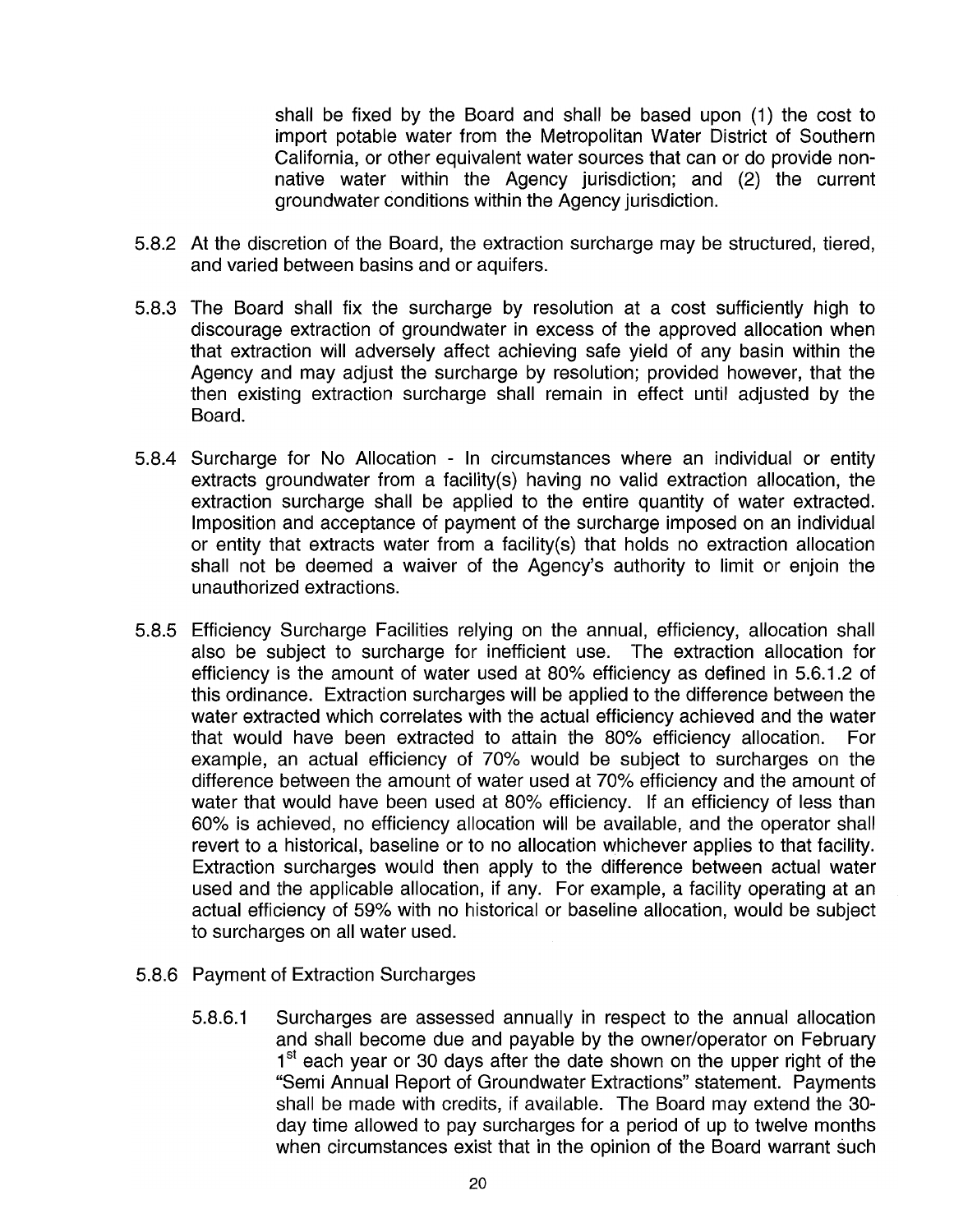extension. The Board may also approve the payment of surcharges in installments of up to 24 months with terms suitable to the Board.

- 5.8.6.2 Late Penalty The operator shall pay a late penalty for any extraction surcharge not satisfied by the due and payable date. The late penalty shall be 1.5 percent per month, or any portion thereof, of the amount of the unsatisfied extraction surcharge. The late penalty shall not exceed 100% of the original surcharge, provided the penalty is paid within 60 days of billing. If the fee is not paid within the 60 days, the penalty will continue to accrue at 1.5 percent per month with a final maximum of 200% of the original penalty due.
- 5.8.6.3 Collection of Delinquent Extraction Surcharges and Late Penalties The Board may order that any given extraction surcharge and/or late penalty shall be a personal obligation of the operator or shall be an assessment against the property on which the extraction facility is located. Such assessment constitutes a lien upon the property, which lien attaches upon recordation in the office of the County Recorder. The assessment may be collected at the same time and in the same manner as ordinary ad valorem taxes are collected, and shall be subject to the same penalties and the same procedure and sale, in case of delinquency as provided for such taxes. All laws applicable to the levy, collection and enforcement of ad valorem taxes shall be applicable to such assessment, except that if any real property to which such lien would attach has been transferred or conveyed to a bona fide purchaser for value, or if a lien of a bona fide encumbrance for value has been created and attaches thereon, prior to the date on which the first installment of such taxes would become delinquent, then the lien which would otherwise be imposed by this section shall not attach to such real property and an assessment relating to such property shall be transferred to the unsecured roll for collection.
- 5.8.6.4 Use of Extraction Surcharges and Late Penalties. Revenues generated from extraction surcharges and late penalties shall be used exclusively for authorized Agency purposes, including financial assistance to support Board approved water supply, conservation, monitoring programs and water reclamation projects that demonstrate significant reductions in overdraft.

## **CHAPTER 6.0 Appeals**

6.1 Any person aggrieved by a decision or determination made by the Executive Officer may appeal to the Board within forty-five (45) calendar days thereof by filing with the Clerk, or Deputy Clerk, of the Board a written request that the Board review the decision of the Executive Officer. The Board shall equitably act on the appeal within 120 days after all relevant information has been provided by the appellant.